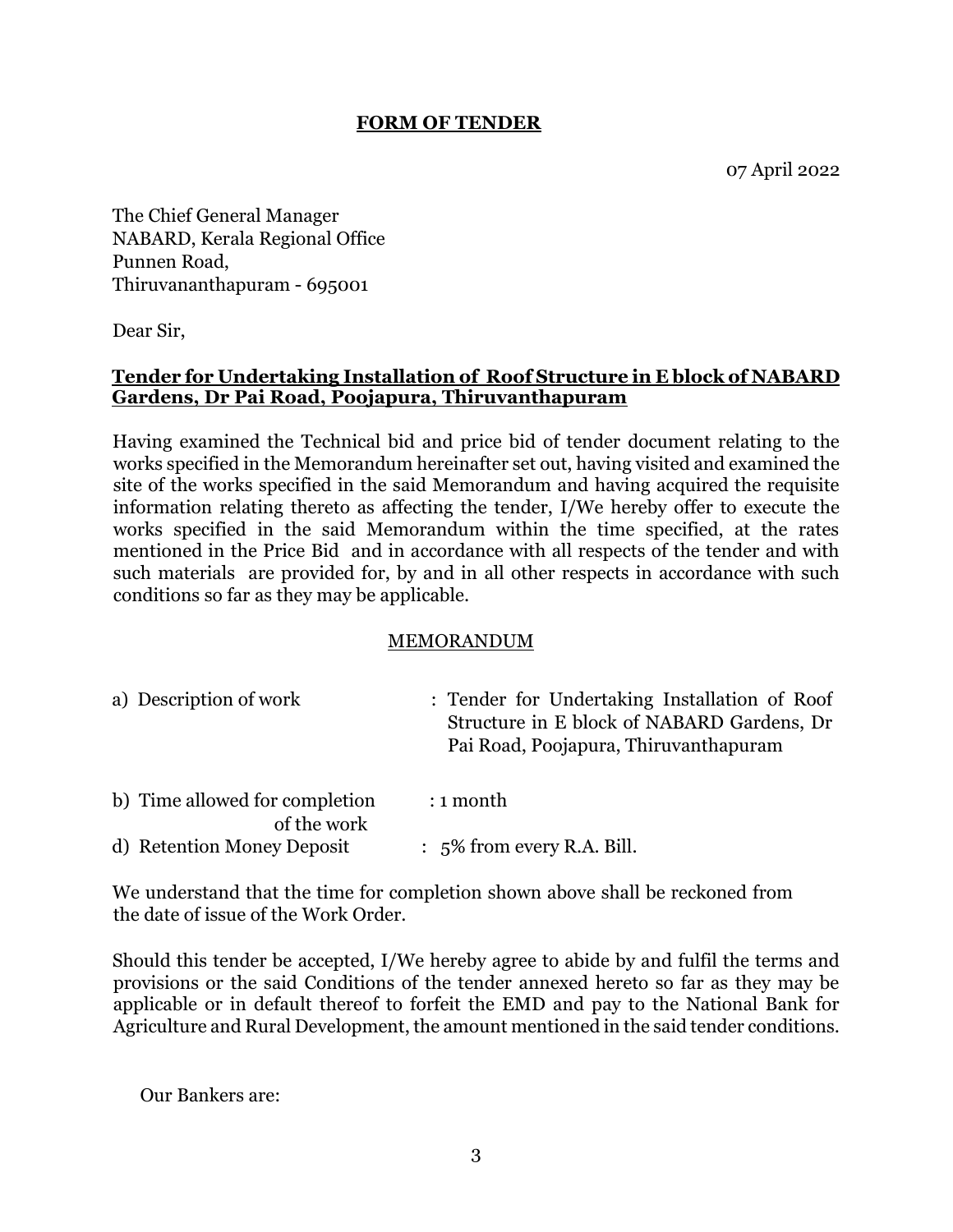i)

ii)

The names of partners of our firm are:

i)

ii)

Name of the partner of the firm Authorized to sign:

## OR

Name or person having Power of Attorney to sign the contract (*Certified copy of the Power of Attorney should be attached*):

Yours faithfully,

Signature of Tenderer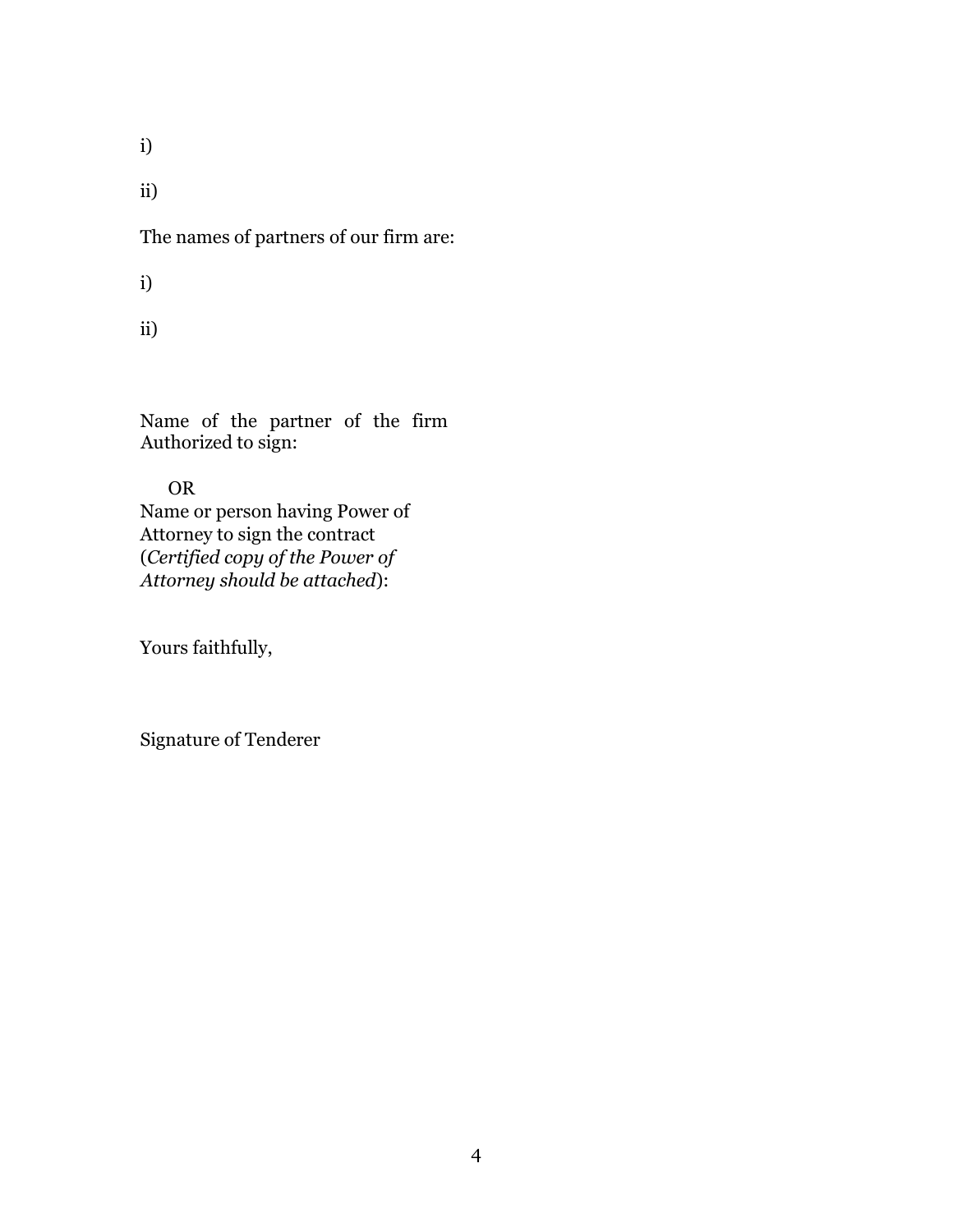#### **PRE CONTRACT INTEGRITY PACT**

(To be submitted on Rs. 100 Stamp Paper only on first page and remaining document on normal A4 size pages duly signed by the bidder)(Tenders without Pre-Contract Integrity Pact on Rs.100 stamp paper shall be rejected out rightly)

#### **Between**

National Bank for Agriculture and Rural Development (NABARD) hereinafter referred to as "The Principal"

#### **And**

…………………………………………. hereinafter referred to as "The Bidder/Contractor"

#### **Preamble**

The Principal intends to award, under laid down organizational procedures, contract/s for

"**Tender for Undertaking Installation of Roof Structure in E block of NABARD Gardens, Dr Pai Road, Poojapura, Thiruvanthapuram**". The Principal values full compliance with all relevant laws of the land, rules, regulation, and economic use of resources and of fairness /transparency in its relations with its Bidder(s) and/or Contractor(s).

In order to achieve these goals, the Principal will appoint Independent External Monitors (IEMs) who will monitor the tender process and the execution of the contract for compliance with the principles mentioned above.

#### **Section 1 – Commitments of the Principal**

(1) The Principal commits itself to take all measures necessary to prevent corruption and to observe the following principles:-

- a. No employee of the Principal, personally or through family members, will in connection with the tender for, or the execution of a contract, demand, take a promise for or accept, for self or third person, any material or immaterial benefit which the person is not legally entitled to.
- b.The Principal will, during the tender process treat all Bidder(s) with equity and reason. The Principal will, in particular, before and during the tender process, provide to all Bidder(s) the same information and will not provide to any Bidder(s) confidential / additional information through which the Bidder(s) could obtain an advantage in relation to the tender process or the contract execution.

c. The Principal will exclude from the process all known prejudiced persons.

(2) If the Principal obtains information on the conduct of any of its employees which is a criminal offence under the IPC/PC Act, or if there be a substantive suspicion in this regard, the Principal will inform the Chief Vigilance Officer and in addition can initiate disciplinary actions.

#### **Section 2 – Commitments of the Bidder(s)/Contractor(s)**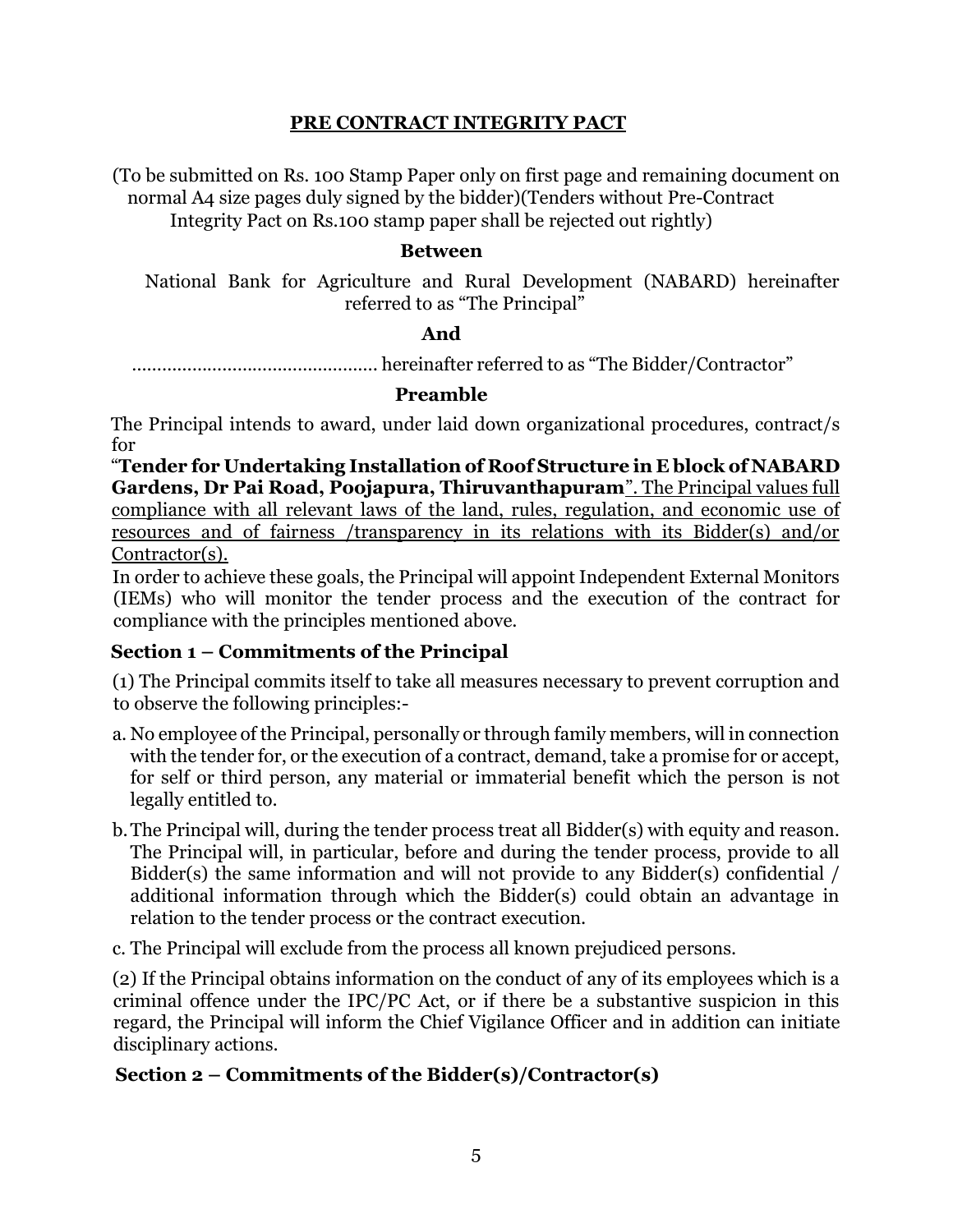(1) The Bidder(s) / Contractor(s) commit themselves to take all measures necessary to prevent corruption. The Bidder(s) / Contractor(s) commit themselves to observe the following principles during participation in the tender process and during the contract execution

a. The Bidder(s) / Contractor(s) will not, directly or through any other person or firm, offer, promise or give to any of the Principal's employees involved in the tender process or the execution of the contract or to any third person any material or other benefit which he/she is not legally entitled to, in order to obtain in exchange any advantage of any kind whatsoever during the tender process or during the execution of the contract. b. The Bidder(s)/Contractor(s) will not enter with other Bidders into any undisclosed agreement or understanding, whether formal or informal. This applies in particular to prices, specifications, certifications, subsidiary contracts, submission or non-submission of bids or any other actions to restrict competitiveness or to introduce cartelisation in the bidding process.

c. The Bidder(s)/Contractor(s) will not commit any offence under the relevant IPC/PC Act; further the Bidder(s) / Contractor(s) will not use improperly, for purposes of competition or personal gain, or pass on to others, any information or document provided by the Principal as part of the business relationship, regarding plans, technical proposals and business details, including information contained or transmitted electronically.

d. The Bidder(s)/Contractor(s) of foreign origin shall disclose the name and address of the Agents/representatives in India, if any. Similarly the Bidder(s)/Contractors(s) of Indian Nationality shall furnish the name and address of the foreign principals, if any.

e. The Bidder(s) /Contractor(s) will, when presenting their bid, disclose any and all payments made, is committed to or intends to make to agents, brokers or any other intermediaries in connection with the award of the contract.

f. Bidder(s) /Contractor(s) who have signed the Integrity Pact shall not approach the Courts while representing the matter to IEMs and shall wait for their decision in the matter.

(2) The Bidder(s) /Contractor(s) will not instigate third persons to commit offences outlined above or be an accessory to such offences.

## **Section 3 – Disqualification from tender process and exclusion from future contracts**

If the Bidder(s) /Contractor(s), before award or during execution has committed a transgression through a violation of Section 2, above or in any other form which put their reliability or credibility in question, the Principal is entitled to disqualify the Bidder(s) /Contractor(s) from the tender process.

## **Section 4 – Compensation for Damages**

(1) If the Principal has disqualified the Bidder(s) from the tender process prior to the award according to Section 3, the Principal is entitled to demand and recover the damages equivalent to Earnest Money Deposit/Bid Security.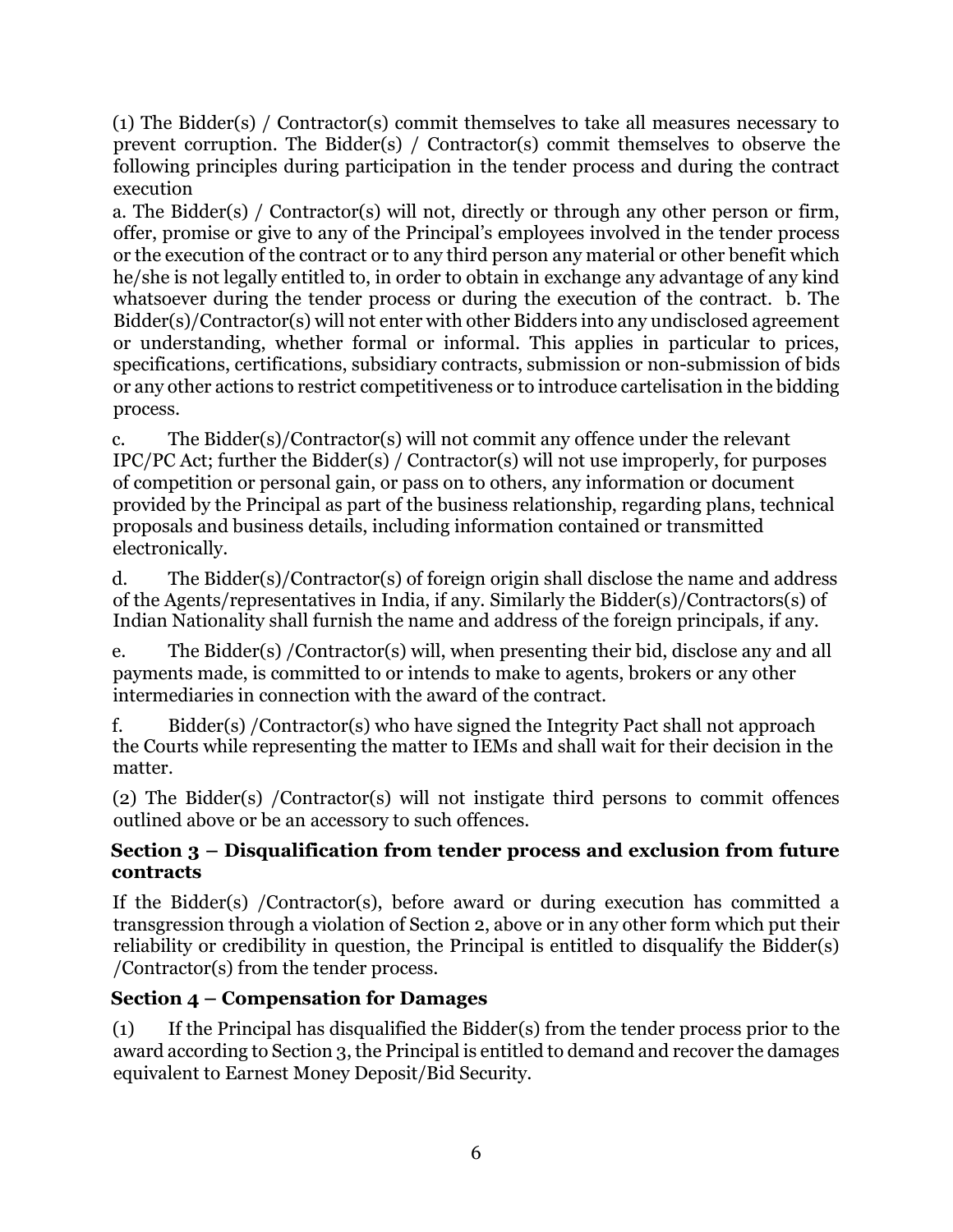(2) If the Principal has terminated the contract according to Section 3, or if the Principal is entitled to terminate the contract according to Section 3, the Principal shall be entitled to demand and recover from the Contractor liquidated damages of the Contract value or the amount equivalent to Performance Bank Guarantee.

## **Section 5 – Previous transgression**

(1) The Bidder declares that no previous transgressions occurred in the last three years with any other Company in any country conforming to the anti-corruption approach or with any Public Sector Enterprise in India that could justify his exclusion from the tender process.

(2) If the Bidder makes incorrect statement on this subject, he can be disqualified from the tender process.

## **Section 6 – Equal treatment of all Bidders / Contractors/ Subcontractors**

(1) In case of Sub-contracting, the Principal Contractor shall take the responsibility of the adoption of Integrity Pact by the Sub-contractor.

(2) The Principal will enter into agreements with identical conditions as this one with all Bidders and Contractors

(3) The Principal will disqualify from the tender process all bidders who do not sign the Pact or violate its provisions.

### **Section 7 – Criminal charges against violating Bidders(s) / Contractor(s)/ Subcontractor(s)**

If the Principal obtains knowledge of conduct of a Bidder, Contractor or

Subcontractor, or of an employee or a representative or an associate of a Bidder, Contractor or Subcontractor which constitutes corruption, or if the Principal has substantive suspicion in this regard, the Principal will inform the same to the Chief Vigilance Officer.

## **Section 8 – Independent External Monitor**

(1) The Principal appoints competent and credible Independent External Monitor for this Pact after approval by the Central Vigilance Commission. The task of the Monitor is to review independently and objectively, whether and to what extent the parties comply with the obligations under this agreement. The Independent External Monitor appointed for NABARD is: Note: The Name of the Independent External Monitor (IEM) mentioned in section 8 is **Shri Pramod Kumar Sangewar, IRSS (Retd.) H. No. 12-5-65/1, Flat No. log Sri Harsha Sethuram Unique Vijayapuri Colony, South Lalaguda Secunderabad 5ooo 17 Telangana State**

(2) The Monitor is not subject to instructions by the representatives of the parties and performs his/her functions neutrally and independently. The Monitor would have access to all Contract documents, whenever required. It will be obligatory for him / her to treat the information and documents of the Bidders /Contractors as confidential. He / she reports to the Chairman, NABARD.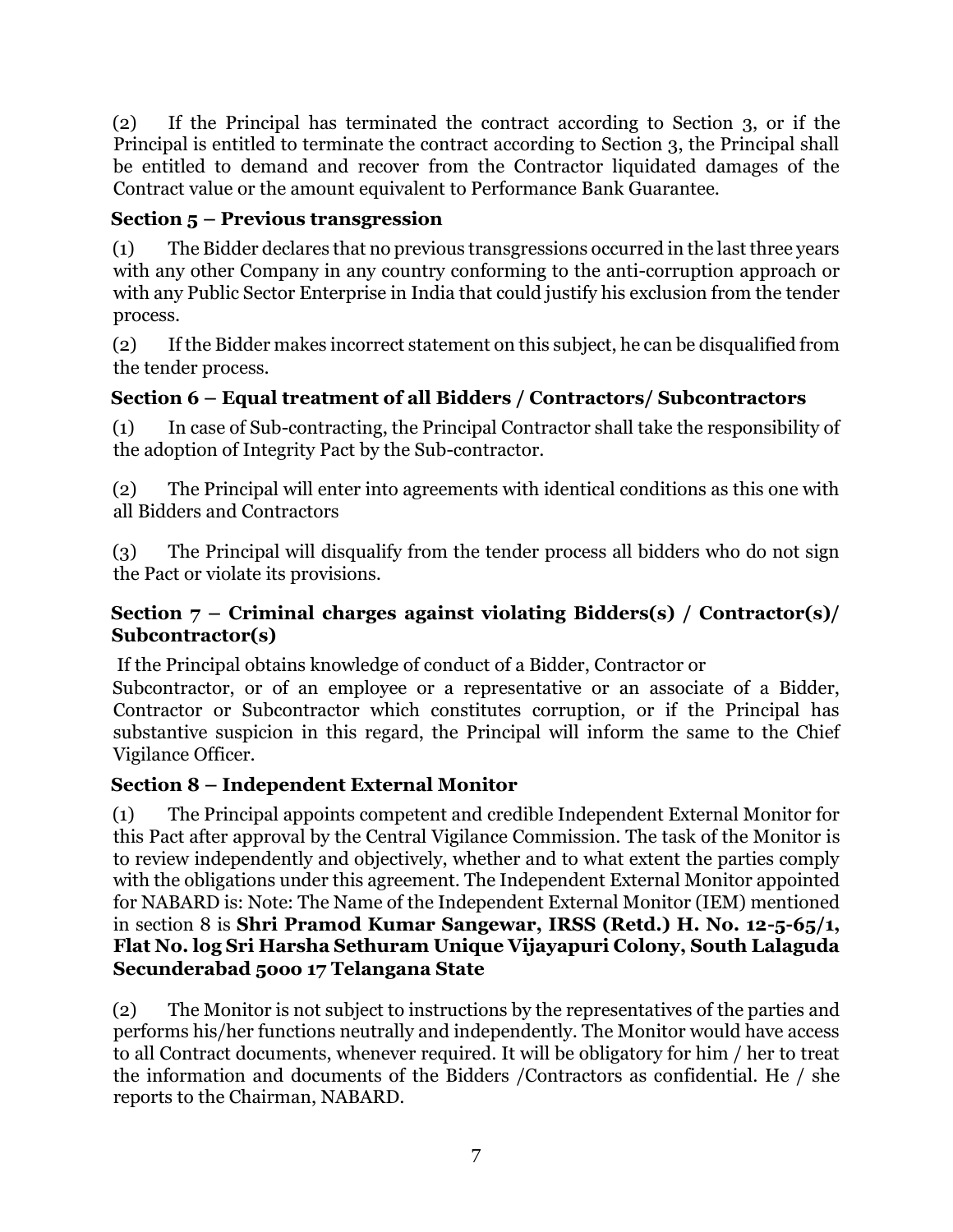(3) The Bidder(s)/Contractor(s) accepts that the Monitor has the right to access without restriction to all Project documentation of the Principal including that provided by the Contractor. The Contractor will also grant the Monitor, upon his/her request and demonstration of a valid interest, unrestricted and unconditional access to their project documentation. The same is applicable to Sub-contractors.

(4) The monitor is under contractual obligation to treat the information and documents of the Bidder(s) /Contractor(s) / Sub-contractor(s) with confidentiality. The Monitor has also signed declarations on 'Non-disclosure of Confidential Information and of 'Absence of Conflict of Interest'. In case of any conflict of interest arising at a later date, the IEM shall inform Chairman, NABARD and recuse himself/herself from that case.

- (5) The Principal will provide to the Monitor sufficient information about all meetings among the parties related to the Project, provided such meetings could have an impact on the contractual relations between the Principal and the Contractor. The parties offer to the Monitor the option to participate in such meetings.
- (6) As soon as the Monitor notices, or believes to notice, a violation of this agreement, he/she will so inform the Management of the Principal and request the Management to discontinue or take corrective action, or to take other relevant action. The monitor can in this regard submit non-binding recommendations. Beyond this, the Monitor has no right to demand from the parties that they act in a specific manner, refrain from action or tolerate action.
- (7) The monitor will submit a written report to the Chairman, NABARD within 8 to 10 weeks from the date of reference or intimation to him by the Principal and, should the occasion arise, submit proposal for correcting problematic situations.
- (8) If the Monitor has reported to the Chairman, NABARD, a substantiated suspicion of an offence under the relevant IPC/PC Act, and the Chairman NABARD has not, within reasonable time, taken visible action to proceed against such offence or reported it to the Chief Vigilance Officer, the Monitor may also transmit this information directly to the Central Vigilance Commissioner.
- (9) The word 'Monitor' would include both singular and plural.

## **Section 9 – Pact Duration**

This Pact begins when both parties have legally signed it. It expires for the Contractor 12 months after the last payment under the contract, and for all other Bidders 6 months after the contract has been awarded. Any violation of the same would entail disqualification of the bidders and exclusion from future business dealings. If any claim is made/lodged during this time, the same shall be binding and continue to be valid despite the lapse of this pact as specified above, unless it is discharge/determined by the Chairman of NABARD.

## **Section 10 – Other provisions**

(1) This agreement is subject of Indian Law, Place of performance and jurisdiction is the Head Office of the Principal, i.e. Mumbai.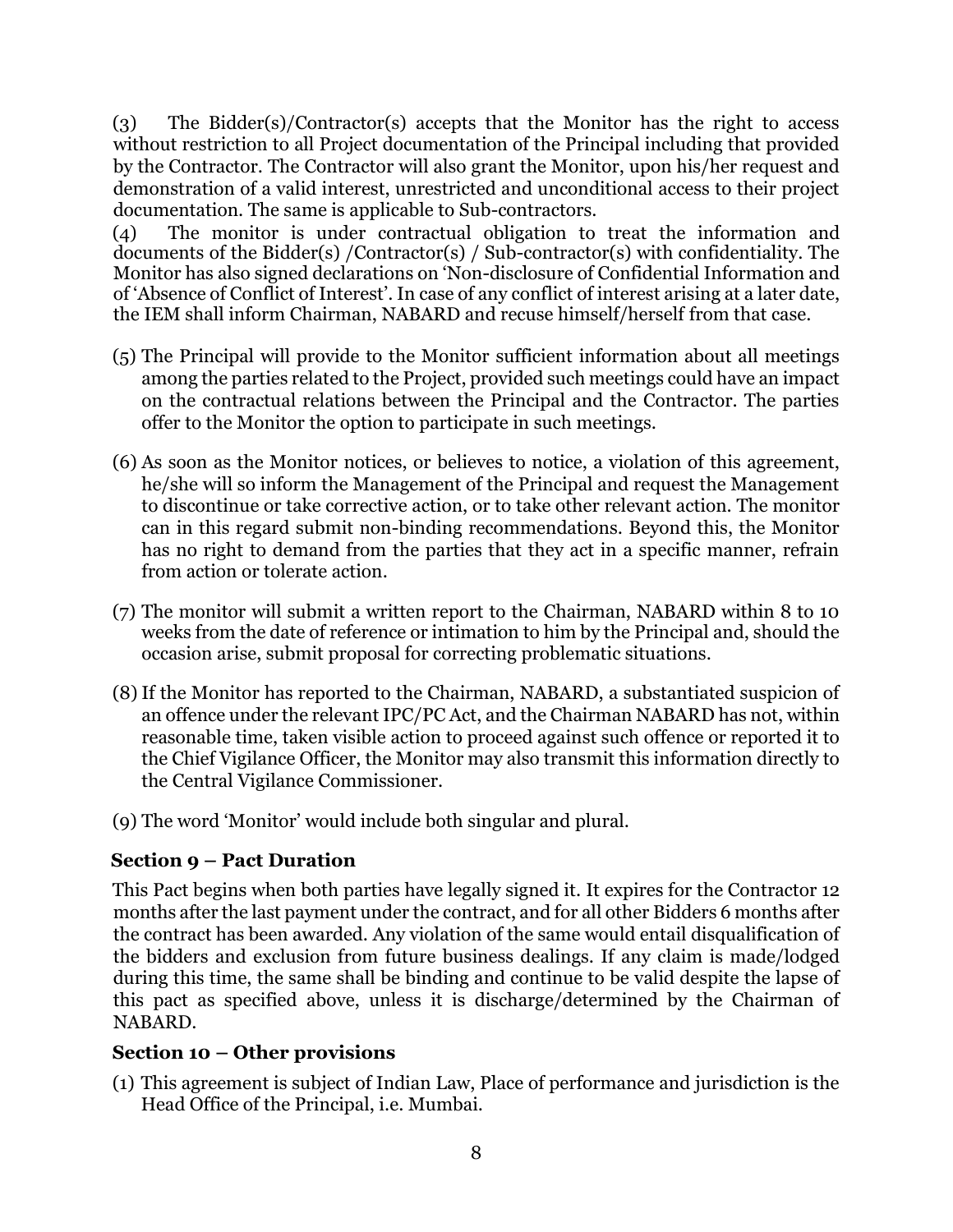- (2) Changes and supplements as well as termination notices need to be made in writing. Side agreements have not been made.
- (3) If the Contractor is a partnership or a consortium, this agreement must be signed by all partners or consortium members.
- (4) Should one or several provisions of this agreement turn out to be invalid, the remainder of this agreement remains valid. In this case, the parties will strive to come to an agreement to their original intentions.
- (5) Issues like Warranty/Guarantee etc. shall be outside the purview of IEMs.
- (6) In the event of any contradiction between the Integrity Pact and its Annexure, if any, the Clause in the Integrity Pact will prevail.

\_\_\_\_\_\_\_\_\_\_\_\_\_\_\_\_\_\_\_\_\_\_\_\_\_\_\_\_\_ (For & On behalf of the Principal) (For & on behalf of the Bidder/Contractor)

(Office Seal) (Office Seal)

Place \_\_\_\_\_\_\_\_\_\_\_\_\_\_\_ Date \_\_\_\_\_\_\_\_\_\_\_\_\_\_\_

Witness 1: (Name & Address)

\_\_\_\_\_\_\_\_\_\_\_\_\_\_\_\_\_\_\_\_\_\_\_\_\_\_\_\_  $\mathcal{L}_\text{max}$ \_\_\_\_\_\_\_\_\_\_\_\_\_\_\_\_\_\_\_\_\_\_\_\_\_\_\_\_

\_\_\_\_\_\_\_\_\_\_\_\_\_\_\_\_\_\_\_\_\_\_\_\_\_\_\_\_ \_\_\_\_\_\_\_\_\_\_\_\_\_\_\_\_\_\_\_\_\_\_\_\_\_\_\_\_ \_\_\_\_\_\_\_\_\_\_\_\_\_\_\_\_\_\_\_\_\_\_\_\_\_\_\_

Witness 2: (Name & Address)

| Place: | (SIGNATURE OF THE TENDERER) |
|--------|-----------------------------|
|        | Name:                       |
| Date:  | Seal:                       |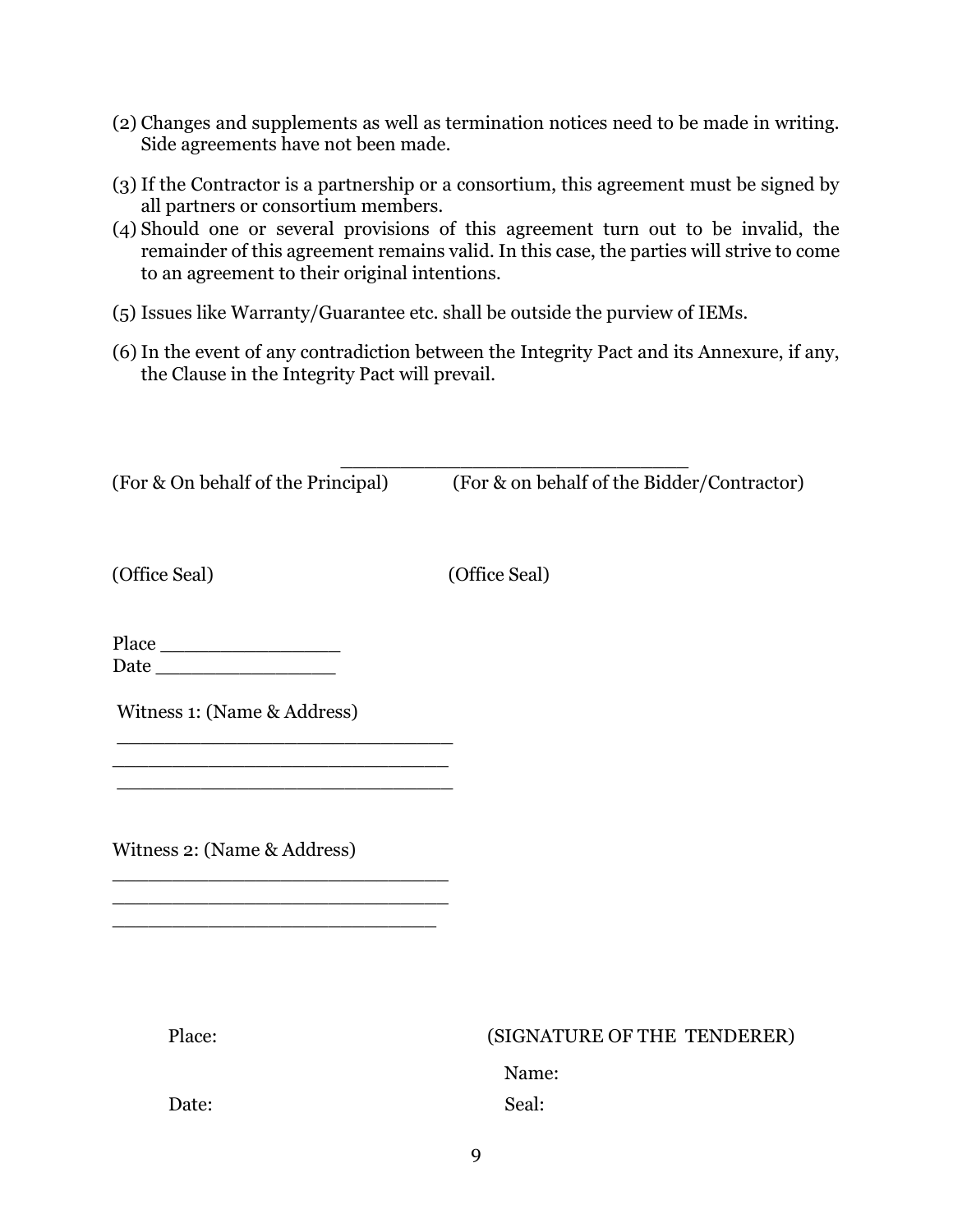## **GENERAL INSTRUCTIONS TO THE CONTRACTORS/ TENDERERS**

- 1. Contractors are advised to visit the site and thoroughly understand the nature and scope of the works and be familiar with the site conditions before quoting.
- 2. The quantities indicated in the Bill of Quantities (BOQ) are only tentative and shall be executed only at the sole discretion of NABARD.
- 3. Quoted rates should be workable and reasonable and should include incidental and all overheads and profits. The contractor should furnish Rate Analysis for scrutiny of the rates by NABARD, if required.
- 4. Rates should include all Taxes, Duties, Levies, Wages as per Act, GST, loading, unloading, transportation of material to site, carting away the debris etc. and should be firm for the entire Contract period. No escalation of rates will be allowed for the entire contract period and extended time if any on any account.
- 5. Materials used should conform to relevant National/ International Codes.
- 6. Specifications and Method of Measurements shall be followed as applicable. However, in the absence of the same and / or in case of any discrepancy, the decision of NABARD will be final.
- 7. The items not covered in the Schedule of Quantities of the Contract Document shall be paid at the rates as per Rate Analysis based on the market prices supported by documentary proof with 15% towards Contractor's Overhead charges, plus Works Contract Tax and GST as applicable. The Rate Analysis shall be submitted by the Contractor for scrutiny and approval of NABARD.
- 8. Income Tax, GST, Works Contract Tax and other taxes as applicable will be deducted from total payment due to the Contractor.
- 9. The Contractor should have valid License relating to his Contract and the workmen employed by the Contractor should also have the valid License and experience in their trade.
- 10. The Contractor should take necessary Insurance cover (CAR policy contractor's all risk policy) at his cost for his persons employed at site and for third Party. Policies should be taken in the joint names of NABARD and the Contractor for which first name should be NABARD. The policy in original shall be deposited to NABARD within 14 days of awarding the work.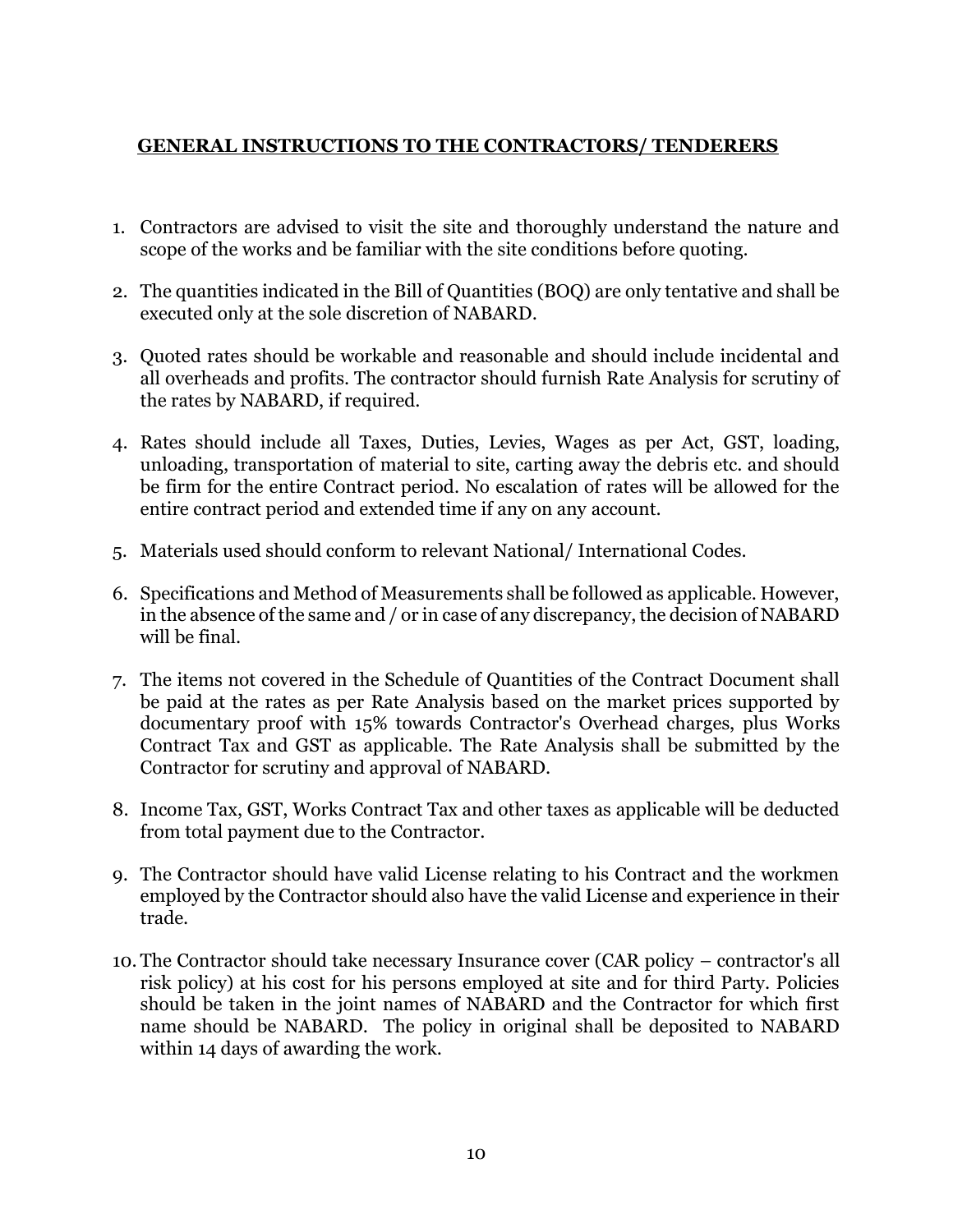- 11. All the Standard Conditions of the Contract shall be binding on the parties as per Indian Contract Act and prevailing Rules.
- 12. The entire work is required to be completed as specified in the tender.
- 13. The Contractor shall comply with the provisions of Contract, Labor (Regulation & Abolition) Act, 1970, Minimum Wages Act and all other Labor Laws and other Statutory Regulations (both Central and State) that may be enforced from time to time by the appropriate authorities. NABARD shall not be held responsible for any penalty on failure of the any Labor Regulations. NABARD shall have the power to inspect the Wage Register and for physical verification of salary paid to the staff with reference to any records of the Contractor and to insist the Contractor to comply with Laws.
- 14. The Contractor should be responsible to fulfil all the obligations in connection with the workers employed by the Contractor for the purpose of the Contract and all the Statutory and other liabilities, if any, including minimum wages, leave salary, uniform, ex-gratia, gratuity, ESI, Provident Fund, Workman Compensation, if any, etc. in connection therewith shall be on the Contractor's account and payable by the Contractor.
- 15. The Contractor should obtain necessary permission that may be required for the purpose of this Contract from such authorities as may be prescribed by Law from time to time.
- 16. The Contractor or his authorized representative should visit the site regularly and if necessary meet NABARD's Engineer with prior appointment for any clarifications and to receive instructions, take measurements, etc. at the site.
- 17. The Contractor shall be fully responsible and shall compensate NABARD with suitable Insurance cover in the event of any damage to men or material, injury / damage or death as the case may be, caused directly or indirectly due to the negligence of the Contractor or his agents and / or his employees, or workmen. The decision of NABARD in this regard shall be final and binding.
- 18. Any act of indiscipline / misconduct / theft / pilferage / careless activities on the part of any employee engaged by the Contractor resulting in any loss to NABARD in kind or cash will be viewed seriously and NABARD will have the right to claim damages or levy fine and / or terminate the Contract forthwith, if necessary.
- 19. In case of any default or failure on Contractor's part to comply with all / any one of the Terms / Conditions, NABARD reserves to itself the right to take necessary steps to remedy the situation including, inter-alia, the deduction of appropriate amount/ s from dues otherwise payable to Contractor and / or by taking recourse to appropriate recovery proceedings.
- 20.If any dispute arises on any matter concerning this Contract, the decision of NABARD shall be final and binding.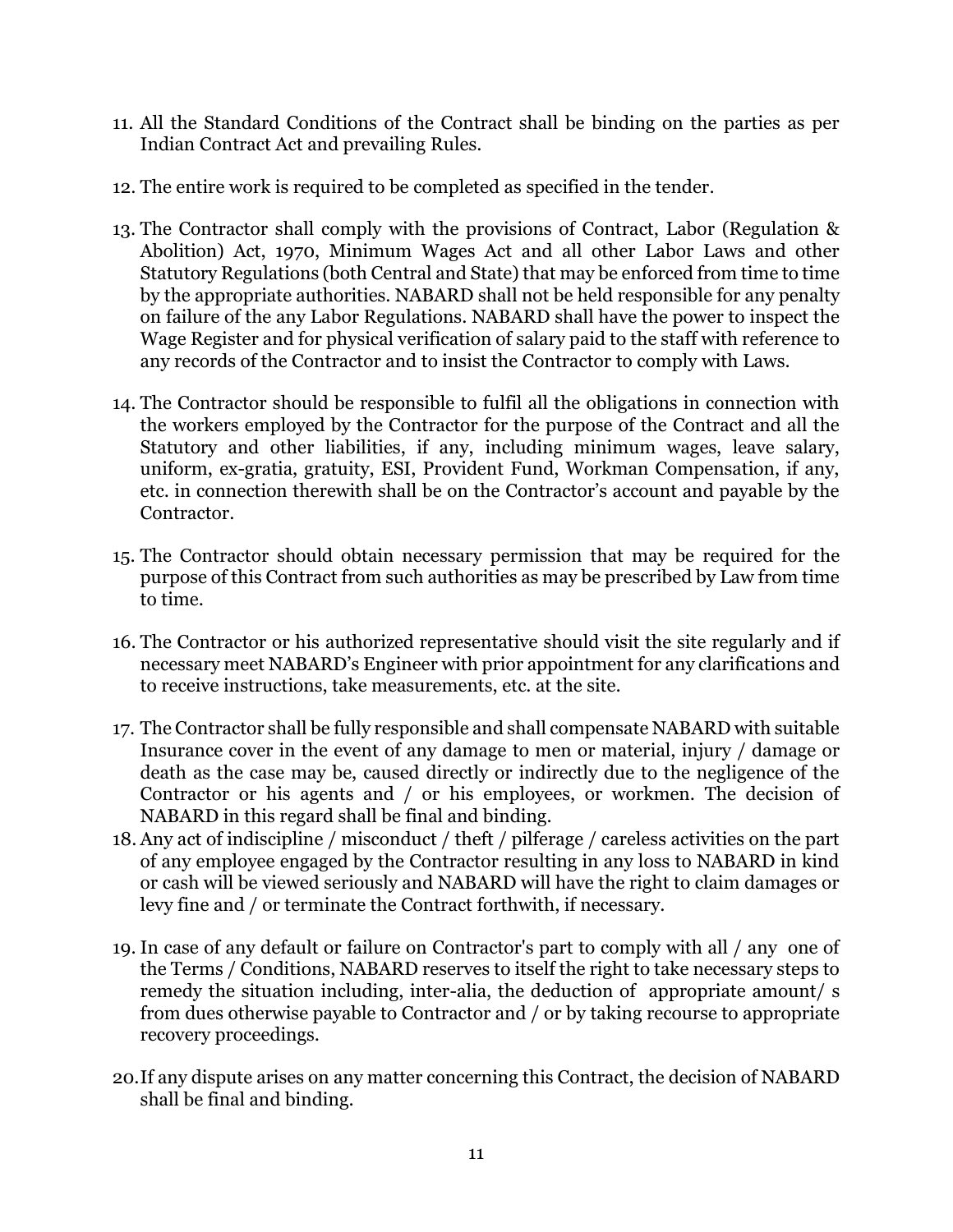- 21. The Contractor should not at any time do, cause or permit any nuisance on the site / do anything which shall cause unnecessary disturbances or inconvenience to the staff/visitors at site or near the site of work.
- 22.The work should be carried out with least inconvenience to other residents in the quarters. The workmen employed by the Contractor should abide by the Rules and Regulations maintained by NABARD in the premises, especially in respect of working hours, entry of the workers to the premises, interpersonal relation with the occupants etc.
- 23.The Contractor should obtain approvals, if any, necessary for the work from the statutory bodies on behalf of NABARD. The fees and other statutory charges, if any, will be reimbursed to the Contractor based on the original receipts produced to NABARD.
- 24.The Contract can be terminated by NABARD on 15 days' notice if services are found to be unsatisfactory and if there is no improvement even after issue of three notices to the contractor.
- 25.On-site storage space will be provided to the Contractor subject to availability. NABARD will not be responsible for Contractor's materials. The Contractor may be required to vacate the storage space and sheds as per exigency after making good the area clean without any extra cost to NABARD.
- 26.The Contractor shall provide everything necessary for the proper execution of the works. NABARD will not supply any 'T & P' and materials or any other equipment, materials, labor, etc. and no payment in this respect will be made by NABARD.
- 27. The Contractor shall supply, and maintain suitable single or double bamboo/MS scaffoldings with working plat forms at all levels, T&P etc. along the compound wall proposed to be reconstructed or any other area if required at his cost during the execution of any work and remove them as soon as the work is completed without any damage to existing structure/fittings/fixtures.
- 28.The Contractor shall not directly or indirectly transfer, assign or sublet the Contract or any part of it, without written permission of NABARD.
- 29.Any defect which may appear within the **Defect Liability Period** after the Virtual completion of work should be rectified by the Contractor at his cost and risk and only thereafter the Security Deposit will be refunded to the Contractor.
- 30.Defects LIABILITY period: **12 Months** from the date of Virtual Completion of works certified by NABARD.
- 31. Validity of Tender: Three months from the date of opening of Tender.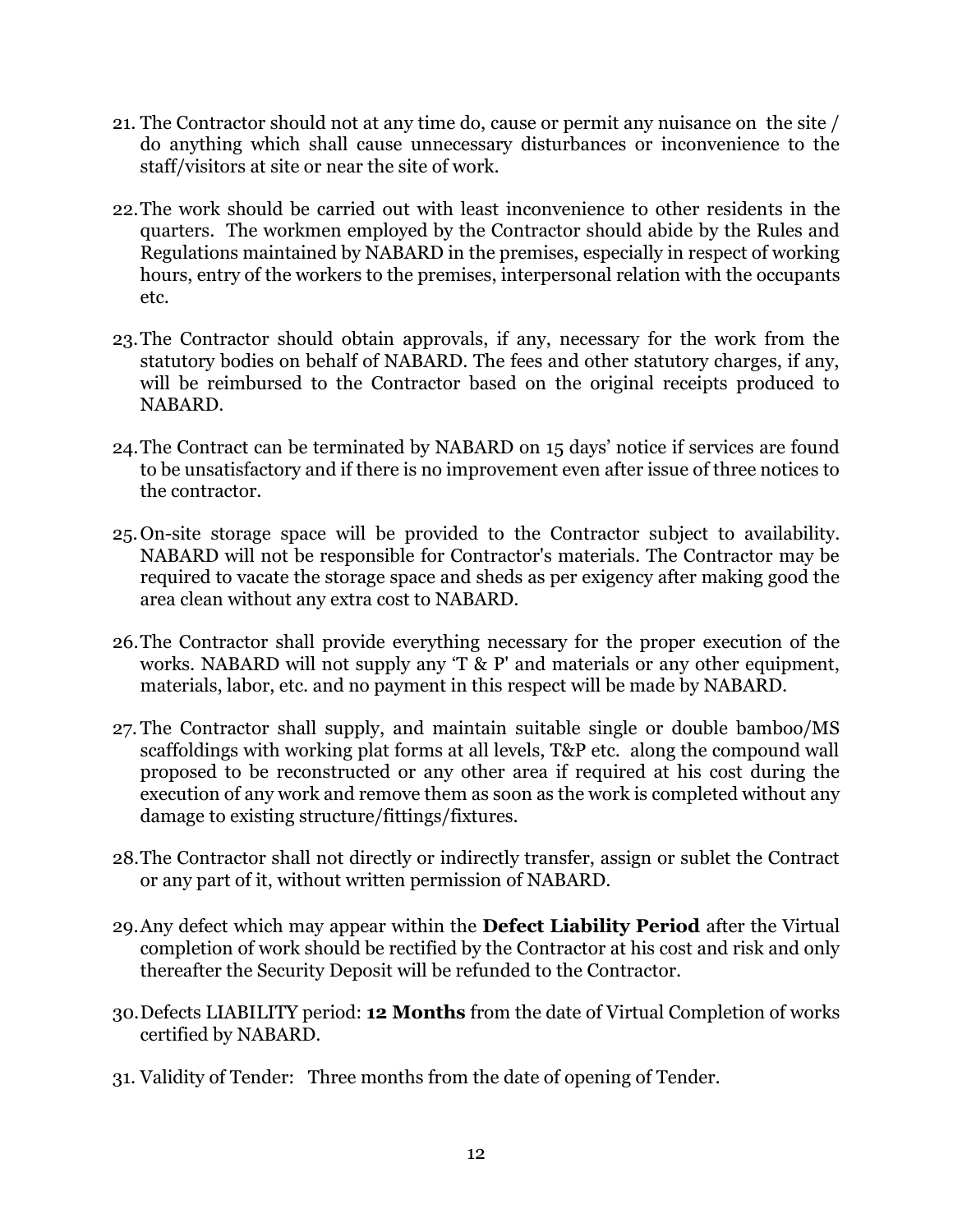- 32.Liquidated Damages: 0.25% of the accepted Tender Value per week or part of the week subject to maximum of 5% of the value of work.
- 33.PAYMENT: The contractor shall be entitled to receive upto Rs5.00lakh as Running Bill payment after completion of work of approximately 50% of value of the contract and after submission of the bill with joint measurements with the Architect deputed by the Bank/Banks Engineer**.**

We accept all the above Terms and Conditions in all respects without any reservation.

#### (SIGNATURE OF THE TENDERER)

Date: Seal:

Place: Name: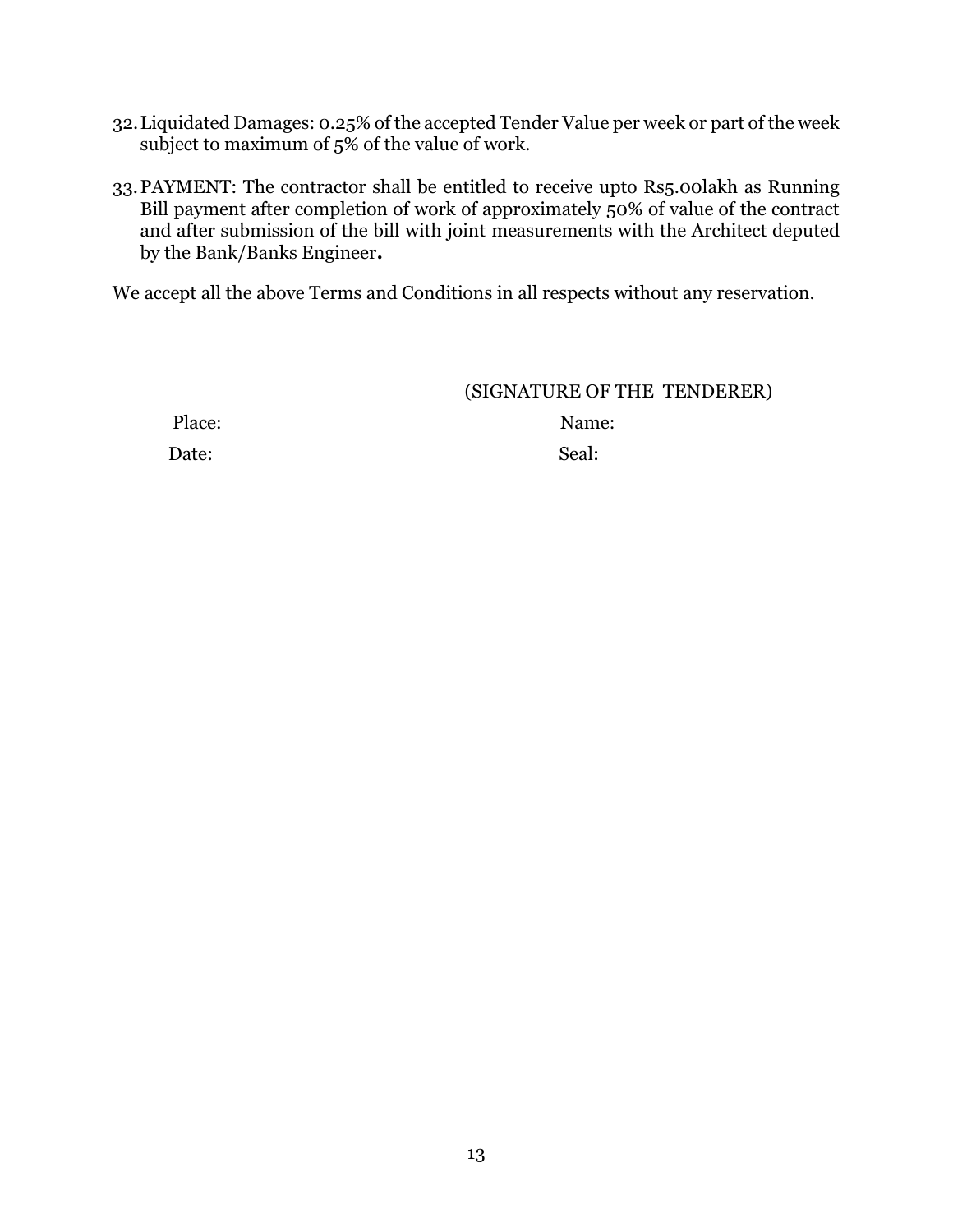#### **TECHNICAL SPECIFICATIONS**

#### **DEFINITIONS/TERMINOLGY**

#### **Bead**

A single run of weld metal deposited on surface.

#### **Butt Weld**

A weld in which the weld metal lies substantially within the extension of the planes arc the surfaces on the parts joined.

#### **Crater**

A depression left in weld metal where the arc was broken or the flame was removed.

#### **End Crater**

A crater at the end of a weld or at the end of a joint. Fillet Weld- a weld of approximately triangular cross-section joining two surfaces approximately at the right angles to each other in a lap joint, tee joint or corner joint. It is of two types:

(1) Continuous

(2) Intermittent.

#### **Fusion Welding**

Any welding process in which the weld is made between metals in a state of fusion without hammering or pressure.

#### **Non- fusion Welding**

A term applied to the deposition, by the Oxy-Acetylene process of filler metal on parent metal without fusion of the latter.

#### *Oxy-Acetylene Pressure*

Welding Pressure welding in which any Oxy-Acetylene flame is used to make the surface to be united plastic. No filler metal is used.

#### **Run**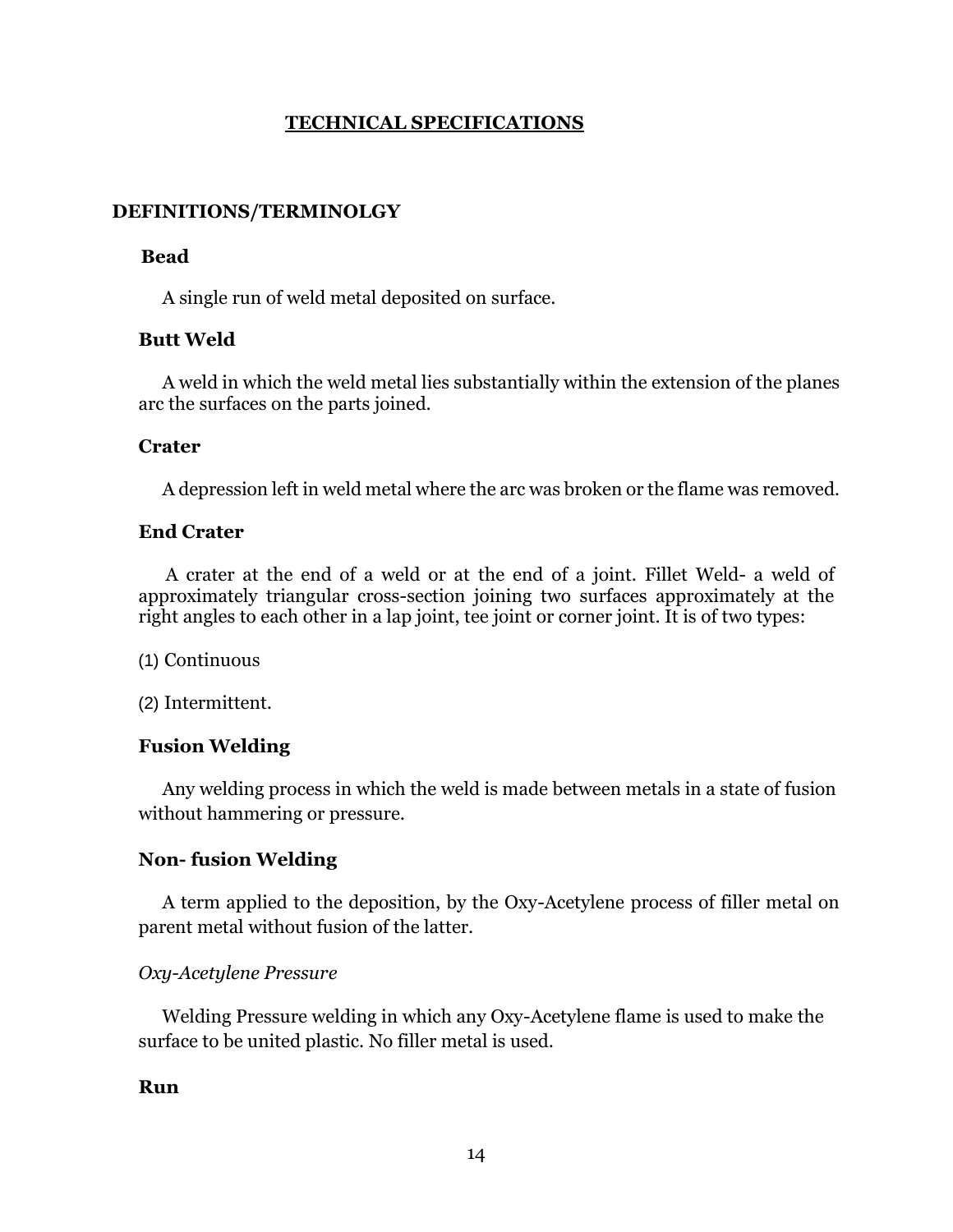The metal deposited during one passage of the electrode or blow pipe in the making of a joint.

## **Throat thickness**

See Fig. 1.1.

## **Weld**

A union between two pieces of metal at faces rendered plastic or liquid by heat or pressure, or both, Filler metal may be used to effect the union.

## **1.1 MATERIALS**

## **Micro-Alloying Elements**

Elements such as niobium, boron, vanadium and titanium added singly or in combination to obtain higher strength to weight ratio and better toughness, formability and weldability as compared to unalloyed steel of similar strength level.

## **Weldability**

A metallic substance is considered to be weldable by a given process and for the given purpose, when metallic continuity to a stated degree can be obtained by welding using a suitable procedure, so that the joints comply with the requirements specified in regard to both their local properties and their influence on the construction of which they form a part.

## **Controlled Rolling**

A hot rolling process in which the temperature of the steel and its reduction ratio are controlled, particularly during the final rolling passes, in order to achieve fine grain micro structure and optimum mechanical properties.

#### **Normalizing Rolling**

A hot rolling process in which the final rolling passes are carried out at a suitable higher temperature, followed by cooling in natural air to a temperature below the transformation temperature, in order to produce a structure, analogous to that obtained by a separate normalizing treatment of hot rolled product.

## **1.1.1 Steel**

- **1.1.1.1 Supply of Material**: General requirements relating to supply of structural steel shall conform to IS 8910.
- **1.1.1.2Grades**: There shall be nine grades of steel as given in Tables 1.1 and 1.2. While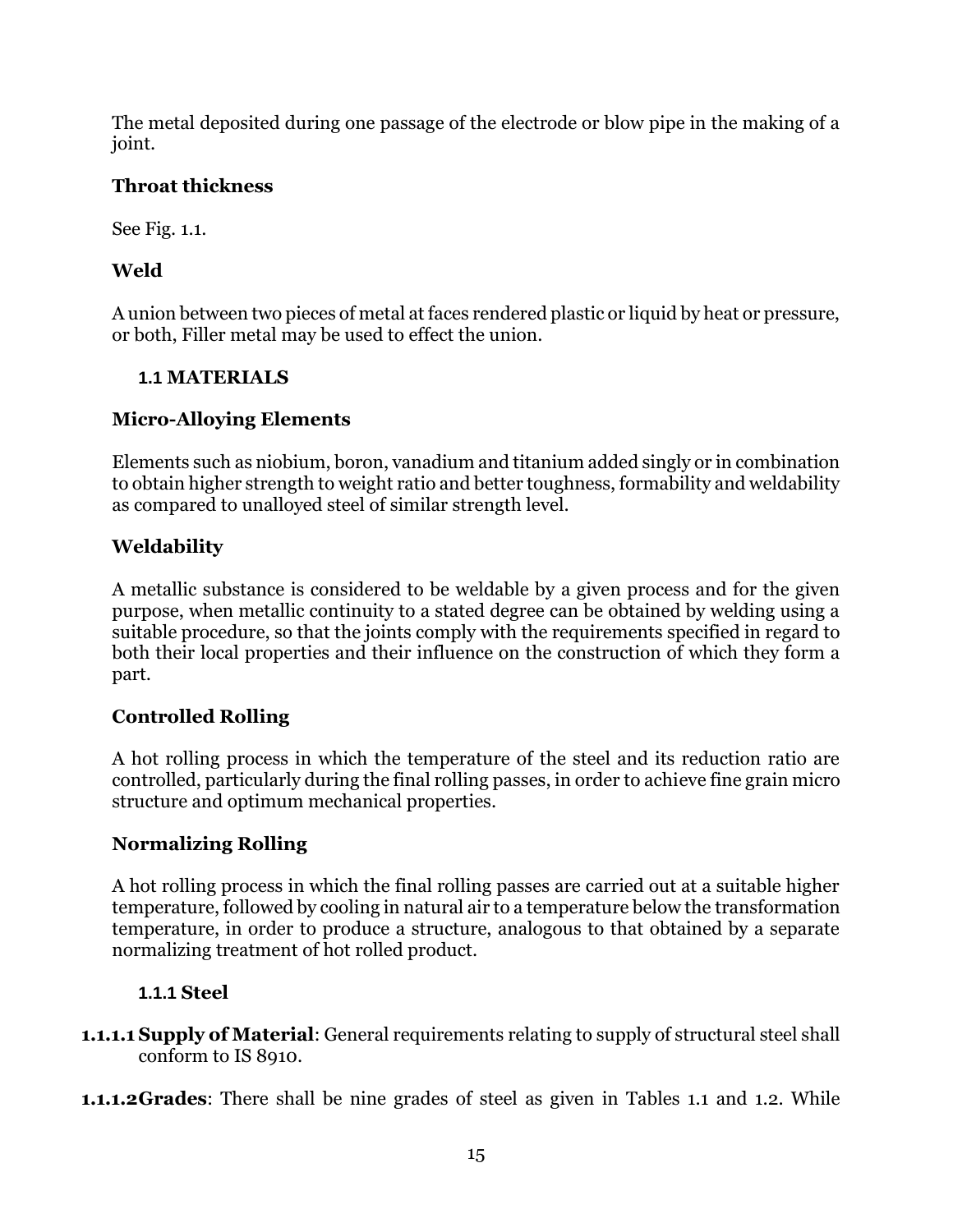placing the order the steel should be designated by 'Designation' (See Table 1.1 and 1.2).

**1.1.1.3Manufacture**: The processes used in the steel making and further hot rolling into steel plates, strips, sections, flats, bars, etc., are left to the discretion of the manufacturer/supplier. If required, secondary refining may follow steel making, as also normalizing rolling/controlled rolling during manufacturing of sections or as per the agreement between the purchaser and the manufacturer/ supplier.

## **1.1.1.4Freedom from Defects**

- **1.1.1.4.1** All finished materials shall be well and cleanly rolled to the dimensions, sections and masses specified. The finished material shall be reasonably free from surface flaws; laminations; rough/ jagged and imperfect edges and all other harmful defects.
- **1.1.1.4.2** Minor surface defects may be removed by the manufacturer/supplier by grinding provided the thickness is not reduced locally by more than 4 percent below the minimum specified thickness. Reduction in thickness by grinding greater than 4 percent but not exceeding 7 percent may be made subject to mutual agreement between the purchaser and manufacturer/supplier.
- **1.1.1.4.3** Subject to agreement with the purchaser, surface defects which cannot be dealt with as in 10.1.1.4.2 may be repaired by chipping or grinding followed by welding and inspection by a mutually agreed procedure such that :
	- (a) After complete removal of the defects and before welding, the thickness of the item is not to be reduced by more than 20 percent at any place.
	- (b) Welding is carried out by procedure APPROVED by competent authority with approved electrodes and the welding is ground smooth to the correct nominal thickness; and
	- (c) Subsequent to the finish grinding, the item may be required to be normalized or otherwise heat-treated at the purchaser's discretion.
- **1.1.1.4.4** Welding as mentioned in 1.1.1.4.3 is not permissible for grade designation E 250 material.
	- **1.1.1.5 Chemical Composition**: Ladle Analysis the ladle analysis of the steel, when carried out by the method specified in the relevant part of IS 228 or any other established instrumental /chemical method, shall be as given in Table 1.1. In case of dispute, the procedure given in IS 228 and its relevant parts shall be the referee method and where test methods are not specified shall be as agreed to between the purchaser and the manufacturer/supplier.

#### **1.1.2 Rivets**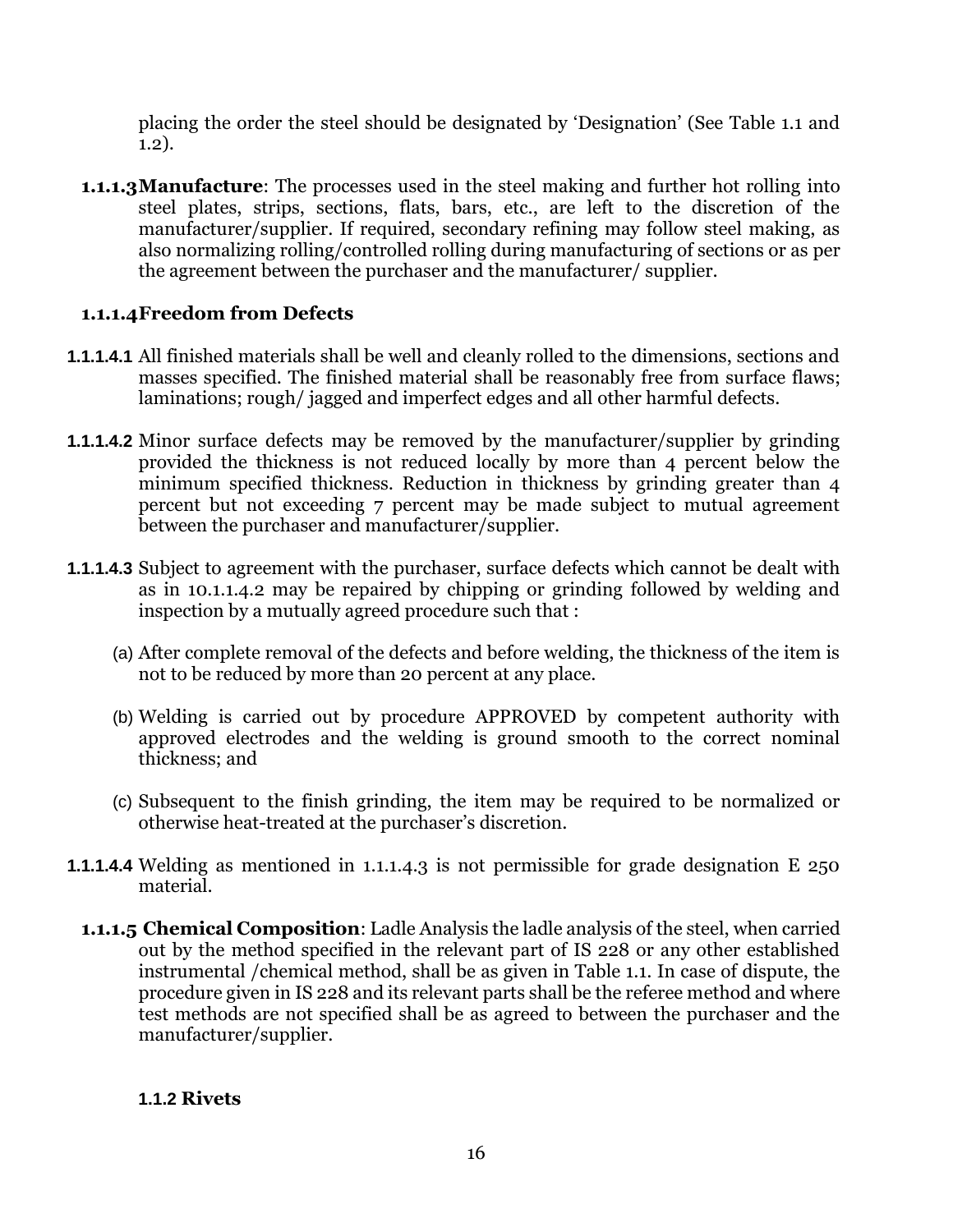Rivets shall be made from rivet bars of mild steel as per IS 1148.

#### **1.1.3 Bolts**

These are of two types namely turned and fitted bolts and black bolts. Turned & fitted bolts are turned to exact diameter in automatic lathe. For these bolts, whether reamed or drilled bolts, the same unit stresses are allowed as for rivets. In case of black bolts which are not finished to exact sizes, a lower working stress other than for turned bolts is adopted. They shall conform to IS 1367

– Technical supply conditions for threaded steel fasteners.

## **1.1.4 Electrodes**

The electrodes required for metal arc welding shall be covered electrodes and shall conform to IS 814.

#### **1.2 STEEL WORK IN SINGLE SECTION FIXED INDEPENDENTLY WITH CONNECTING PLATE**

**1.2.0** The steel work in single section of R.S. joists, flats, Tees Angles fixed independently with or without connecting plate, is described in these clauses.

#### **1.2.1 Fabrication**

The steel sections as specified shall be straightened and cut square to correct lengths and measured with a steel tape. The cut ends exposed to view shall be finished smooth. No two pieces shall be welded or otherwise jointed to make up the required length of member.

All straightening and shaping to form, shall be done by pressure. Bending or cutting shall be carried out in such a manner as not to impair the strength of the metal.

#### **1.2.2 Painting**

All surfaces which are to be painted, oiled or otherwise treated shall be dry and thoroughly cleaned to remove all loose scale and loose rust. Surfaces not in contact but inaccessible after shop assembly, shall receive the full specified protective treatment before assembly. This does not apply to the interior of sealed hollow sections. Part to be encased in concrete shall not be painted or oiled. A priming coat of approved steel primer such as Red Oxide/Zinc Chromate primer conforming to IS 2074 shall be applied before any member of steel structure are placed in position or taken out of workshop.

#### **1.2.3 Erection**

Steel work shall be hoisted and placed in position carefully without any damage to itself and other building work and injury to workmen. Where necessary mechanical appliances such as lifting tackle winch etc. shall be used. The suitability and capacity of all plant and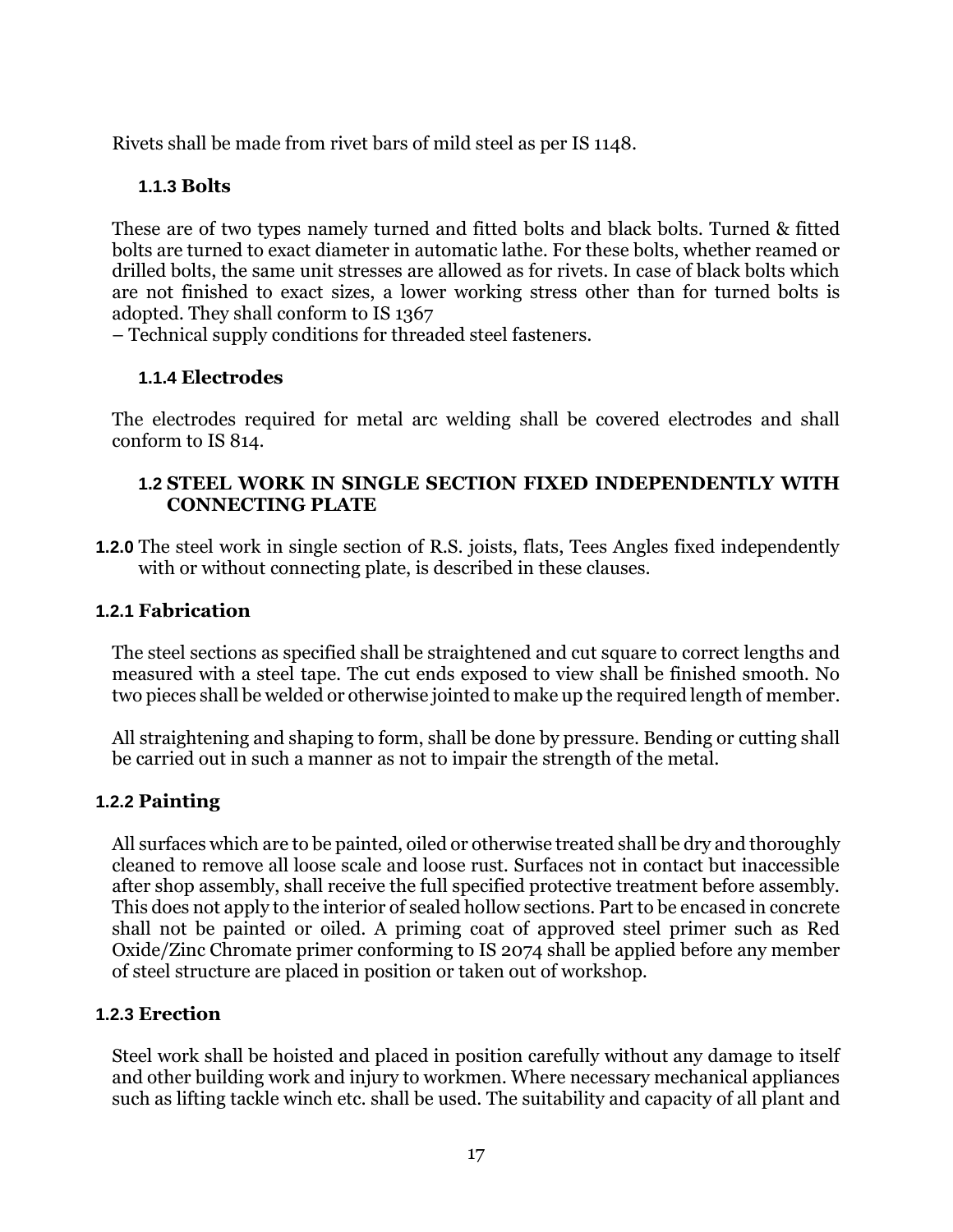equipment used for erection shall be up to the satisfaction of the Engineer-in-charge.

#### **1.2.4 Measurements**

The work as fixed in place shall be measured in running meters correct to a millimeter and weights calculated on the basis of standard tables correct to the nearest kilogram. The standard weight of steel sections shall conform to IS 808 with tolerance in sizes as per IS 1852. Tolerance in weight is given in Table 1.3. Steel sections shall be acceptable within tolerance limits. Payment for steel sections shall be made as per actual weight within tolerances. Sections having weight on higher side than permissible tolerance, may be acceptable but payment shall be made on the basis of standard weight only. Steel sections having weight variations lower side than permissible variation shall not be acceptable.

Unless otherwise specified, weight of cleats, brackets, packing pieces, bolts, nuts, washers, distance pieces, separators, diaphragm gussets (taking overall square dimension) fish plates, etc. shall be added to the weight of respective items. In riveted work allowance is to be made for weight of rivet heads. Unless otherwise specified an addition of 2.5% of the weight of structure shall be made for shop and site rivet heads in riveted steel structures.

No deduction shall be made for rivet/ or bolt holes (excluding holes for anchor or holding down bolts).

Deduction in case of rivet or bolt hole shall however be made if its area exceeds 0.02 sqm.

The weight of steel sheets, plates and strips shall be taken from relevant Indian standards based on 7.85 Kg/m2 for every millimeter sheet thickness. For rolled sections, steel rods and steel strips, weight given in relevant Indian Standards shall be used.

#### **1.2.5 Rate**

Rate includes the cost of labour and materials required for all the operations described above.

#### **1.3 STEEL WORK IN BUILT UP SECTIONS (RIVETED AND BOLTED)**

The steel work in built up section (Riveted and bolted) such as trusses, framed work etc. is specified in this clause.

#### **1.3.1 Laying Out**

A figure of the steel structure to be fabricated shall be drawn on a level platform to full scale. This may be done in full or in parts, as shown on drawings or as directed by the Engineer-in-Charge. Steel tape shall be used for measurements.

#### **1.3.2 Fabrication**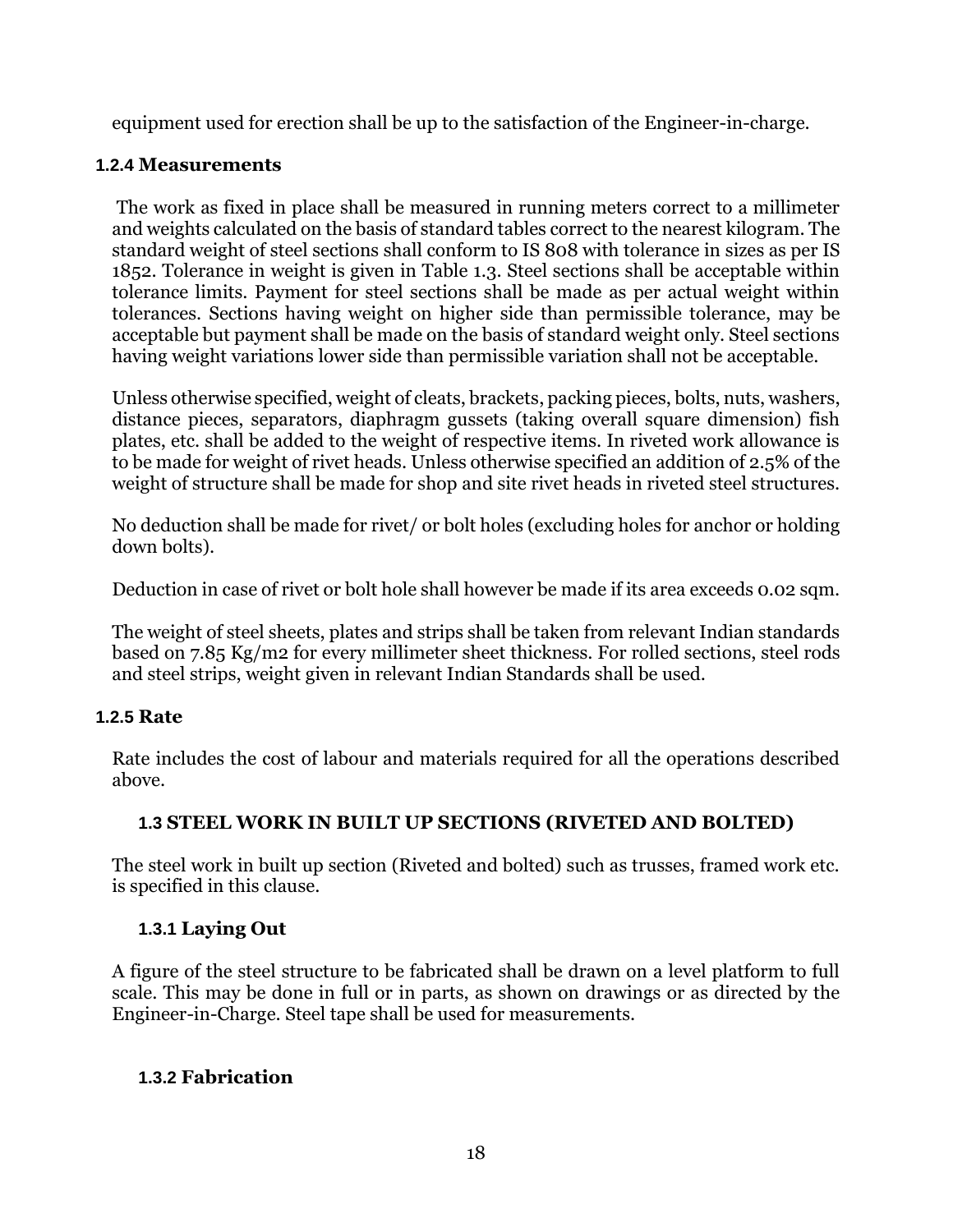Fabrication shall generally be done as specified in IS 800. In major works or where so specified, shop drawings giving complete information for the fabrication of the component parts of the structure including the location, type, size, length and details or rivets, bolts or welds, shall be prepared in advance of the actual fabrication and approved by the Engineer-in-charge. The drawings shall indicate the shop and field rivets, bolts and welds. The steel members shall be distinctly marked or stenciled with paint with the identification marks as given in the shop drawings.

Great accuracy shall be observed in the fabrication of various members, so that these can be assembled without being unduly packed, strained or forced into position and when built up, shall be true and free from twist, kinks, buckles or open joints.

Wooden or metal sheet templates shall be made to correspond to each member, and position of rivet holes shall be marked accurately on them and holes drilled. The templates shall then be laid on the steel members, and holes for riveting and bolting marked on them. The ends of the steel members shall also be marked for cutting as per required dimensions. The base of steel columns and the positions of anchor bolts shall be carefully set out at the required location.

- **1.3.2.1** The steel section shall be straight or to be straightened or flattened by pressure unless required to be of curvilinear form and shall free from twists. These shall be cut square either by shearing or sawing to correct length and measured by steel tape. No two pieces shall be welded or joined to make up for the required length of member.
- **1.3.2.2 Making Holes**: Holes through more than one thickness of materials for members, such as compound stanchion and girder flanges shall, where possible, be drilled after the members are assembled and tightly clamped or bolted together. Punching may be permitted before assembly, provided the holes are punched 3mm less in diameter than the required size and reamed after assembly to the full diameter. The thickness of material punched shall be not greater than 16 mm.

#### **Rivet Holes**

The diameter for rivets and black bolts holes shall be taken as the nominal diameter of a rivet/ black bolts plus 1.5 mm for rivets/ bolts of nominal diameter less than or equal to 25 mm" and 2.0 mm for rivets of nominal diameter exceeding 25 mm, unless specified otherwise. Holes for turned and fitted bolts shall be drilled or reamed large by 0.2 to 8 mm depending upon the dia. of bolts.

Holes shall have their axis perpendicular to the surface bored through. The drilling or reaming shall be free from burrs, and the holes shall be clean and accurate. Holes for rivets and bolts shall not be formed by gas cutting process.

Holes for counter sunk bolts shall be made in such a manner that their heads sit flush with the surface after fixing.

**1.3.2.3 Assembly**: Before making holes in individual members, for fabrication and steel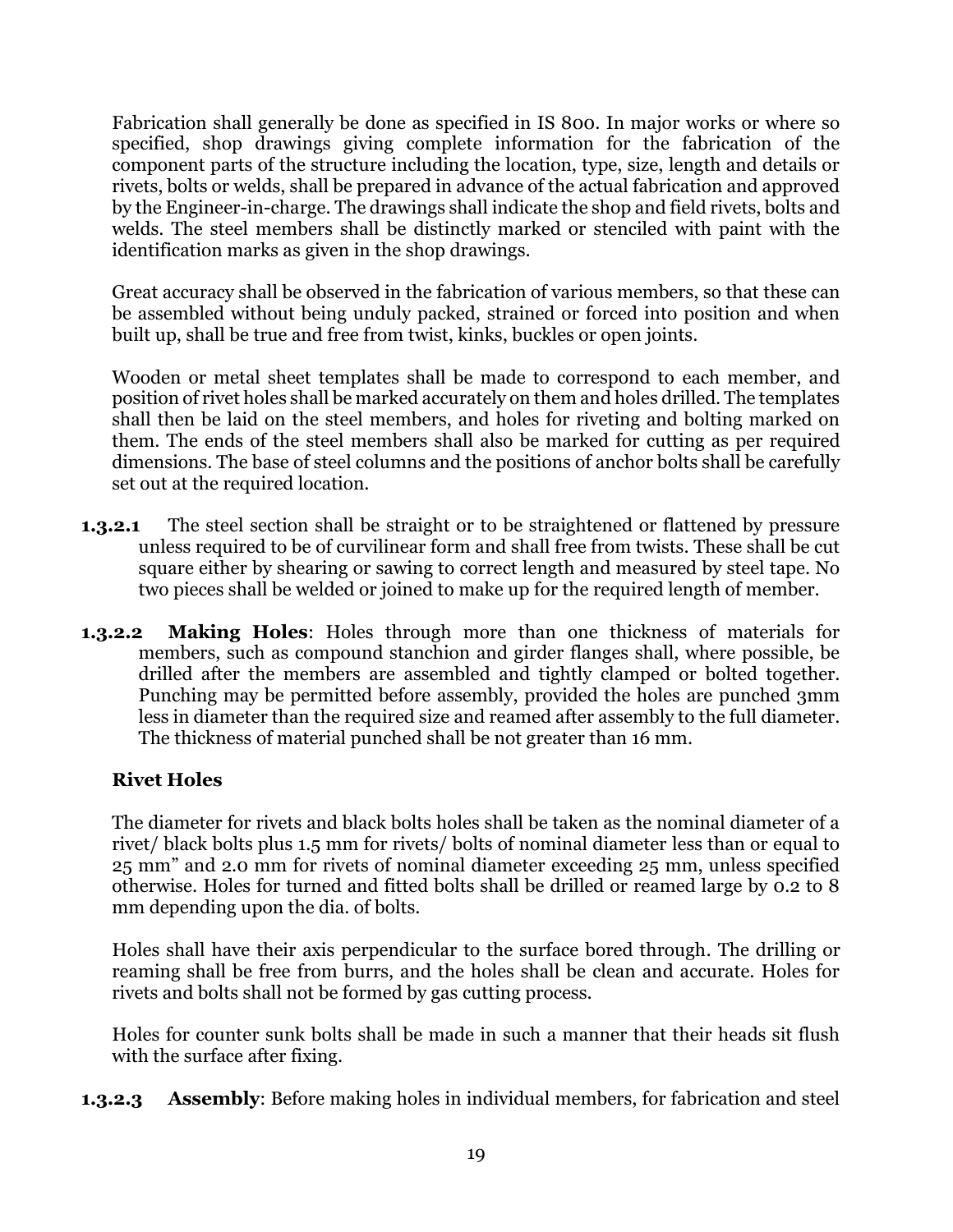work intended to be riveted or bolted together shall be assembled and clamped properly and tightly so as to ensure close abutting, or lapping of the surfaces of the different members. All stiffeners shall be fixed (or placed) tightly both at top and bottom without being drawn or caulked. The abutting joints shall be cut or dressed true and straight, and fitted close together.

Web plates of girders, which have no cover flange plates, shall have their ends flush with the tops of angles unless otherwise required. The web plate when spliced, shall have clearance of not more than 5mm. The erection clearance of cleated ends of members connecting steel to steel shall preferably be not greater than 1.5 mm. The erection clearance at the ends of beams without web cleats shall not be more than 3 mm at each end but where for practical reasons, greater clearance is necessary, seating designed suitably shall be provided.

Column splices and butt joints of struts and compression members requiring contact for stress transmission shall be accurately, machined and close butted over the whole section. In column caps and bases, the ends of shafts together with the attached gussets, angles, channels etc. after riveting together shall be accurately machined so that the parts connected, butt against each other over the entire surfaces of contact. Connecting angles or channels shall be fabricated and placed in position with great accuracy so that they are not unduly reduced in thickness by machining.

The ends of all bearing stiffeners shall be machined or grounded to fit tightly both at top and bottom.

**1.3.2.4 Riveting**: Rivets shall be used, where slip under load has to be avoided.

Preliminaries before Rivetings:- Members to be riveted shall have all parts firmly placed and held together before and during riveting, and special care shall be taken in this respect for all single riveted connections. For multiple riveted connections, a service bolt shall be provided in every third or fourth hole.

Process of Riveting: The riveting shall be carried out by using machines of the steady pressure type. However, where such facilities are not available hand riveting may be permitted by the Engineer-in -charge. The rivets shall be heated red hot, care being taken to control the temperature of heating so as not to burn the steel. Rivets of diameter less than10mm may be driven cold. Rivets shall be finished neat with heads full and of equal size. The heads shall be central on shanks and shall grip the assembled members firmly.

All loose, burnt, or badly formed rivets with eccentric or deficient heads shall be cut out and replaced. In cutting out rivets, care shall be taken so as not to injure the assembled members. Caulking and recapping shall not be permitted.

For testing rivets, a hammer weighing approx. 0.25 kg shall be used and both heads of the rivet (Specially the machine head) shall be tapped. When so tested, the rivets shall not give a hollow sound and a jar where so specified, other tests shall be carried out to ensure the soundness of rivets.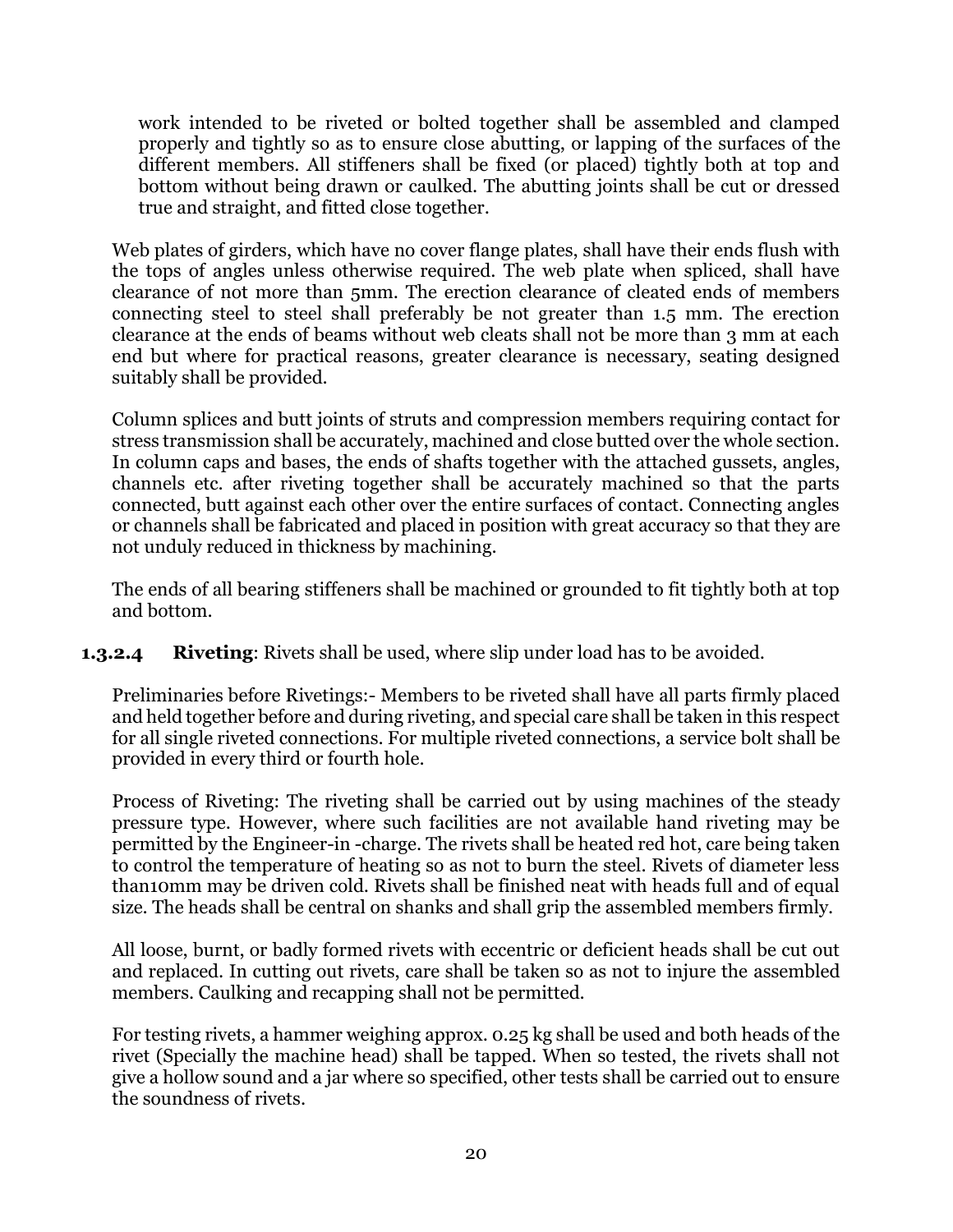All rivets heads shall be painted with approved steel primer paint within a week of their fixing.

**1.3.2.5 Bolting**: The nominal length of the bolt shall be the distance from the underside of the head to the further end of the shank. The nominal diameter of the bolt shall be the diameter at the shank above the screwed threads. Bolts, nuts and washers shall be thoroughly cleaned and dipped in double boiled linseed oil, before use. All bolts heads and nuts shall be hexagonal unless specified otherwise. The screwed threads shall conform to IS 1363 and the threaded surface shall not be tapered. The bolts shall be of such length as to project at least two clear threads beyond the nuts when fixed in position, and these shall fit in the holes without any shake. The nuts shall fit in the threaded ends of bolts properly.

Where necessary, washers shall be tapered or otherwise suitably shaped to give the heads and nuts of bolts a satisfactory bearing. The threaded portion of each bolt shall project through the nut at least two thread. In all cases where the full bearing area of the bolt is to be developed, the bolt shall be provided with a washer of sufficient thickness under the nuts to avoid any threaded portion of the bolt being within the thickness of the parts bolted together.

Where there is a risk of the nuts being removed or becoming loose due to vibrations or reversal of stresses, these shall be secured from slackening by the use of lock nut, spring washers as directed by the Engineer-in-charge.

#### **1.3.3 Erection**

- **1.3.3.0** Steel members shall be hoisted and erected in position carefully, without any damage to itself, other structures and equipment and injury to workmen. The method of hoisting and erection proposed to be adopted by the contractor shall be got approved from the Engineer-in-charge in advance. The contractor however shall be fully responsible for the work being carried out in a safe and proper manner without unduly stressing the various members and proper equipment such as derricks, lifting tackles, winches, ropes etc. shall be used.
- **1.3.3.1** The work of erection may be done in suitable units as may be directed by the Engineerincharge. Fabricated members shall be lifted at such points so as to avoid deformation or excessive stress in members. The structure or part of it placed in position shall be secured against over-turning or collapse by suitable means.

During execution, the steel members shall be securely bolted or otherwise fastened when necessary temporarily braced to provide for all loads including those due to erection equipments and its operation to be carried safely by structure during erection. The steel members shall be placed in proper position as per approved drawing, final riveting or permanent bolting shall be done only after proper alignment has been checked and confirmed.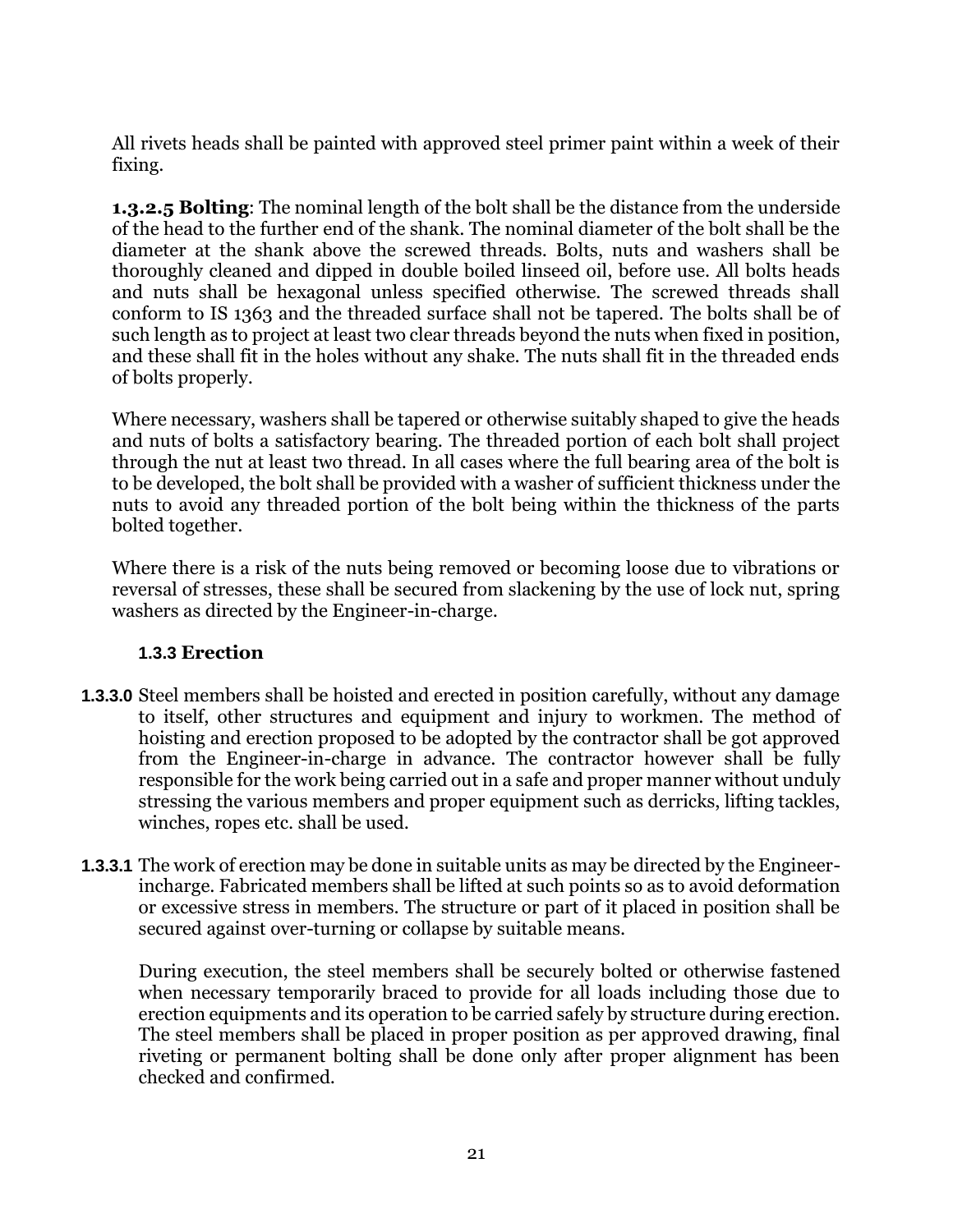**1.3.3.2** Trusses shall be lifted only at nodes. The trusses above 10 m in span shall not be lifted by slinging at two mid points of rafters, which shall be temporary braced by a wooden member of a suitable section. After the trusses are placed in position, purlins and wind bracings shall be fixed as soon as possible.

The end truss which faces the prevailing winds shall be fixed with holding down bolts, and the other end kept free to move. In case of trusses of spans upto 10m the free end of the truss shall be laid on lead sheet or steel plate as per design, and the holes for holding down bolts shall be made in the form of oblong slots so as to permit the free movements of the truss end. For larger spans the truss shall be provided with proper bearing as per design.

- **1.3.3.3** Columns and stanchions shall be erected truly vertical with the necessary cross bracing etc. and the base shall be properly fixed with the foundation concrete by means of anchor bolts etc. as per drawing.
- **1.3.3.4** Anchor bolts to be placed in the concrete foundation should be held in position with a wooden template. At the time of concreting anchor bolt locations shall be provided with suitable timber mould or pipe sleeve to allow for adjustment which shall be removed after initial setting of concrete. The spaces left around anchor bolts shall be linked to a stopping channel in the concrete leading to the side of the pedestal and on the underside of the base plate to allow the spaces being grouted up after the base plate is fixed in the position along with the column footing. Grouting shall be of cement mortar 1:3 (1 cement: 3 coarse sand) or as specified.
- **1.3.3.5 Bedding of Column, Stanchions etc**.:- Bedding shall not be carried out until the steel work has been finally levelled, plumbed and connected together. The stanchion shall be supported on steel wedges and adjusted to make the column plumb. For multistoreyed buildings, the bedding shall not be done until sufficient number of bottom lengths of stanchions have been properly lined, levelled and plumbed and sufficient floor beams are fixed in position. The base plates shall be wedged clear of the bases by M.S. wedges and adjusted where necessary to plumb the columns. The gaps under the base plate may be made upto 25 mm which shall be pressure grouted with cement grouts.

With small columns, if permitted by the Engineer-in-charge, the column base shall be floated on a thick cement grout on the concrete pedestal. The anchor bolt holes in the base plate may be made about 10 to 15 mm larger than the bolts. In such cases suitable washers shall be provided.

- **1.3.4** Painting Before the members of the steel structure are placed in position or taken out of the workshop these shall be painted as specified in 1.2.2.
- **1.3.5** Measurements: The work as fixed in position shall be measured in running metres correct to a millimeter and their weight calculated on the basis of standard tables correct to the nearest kilogram.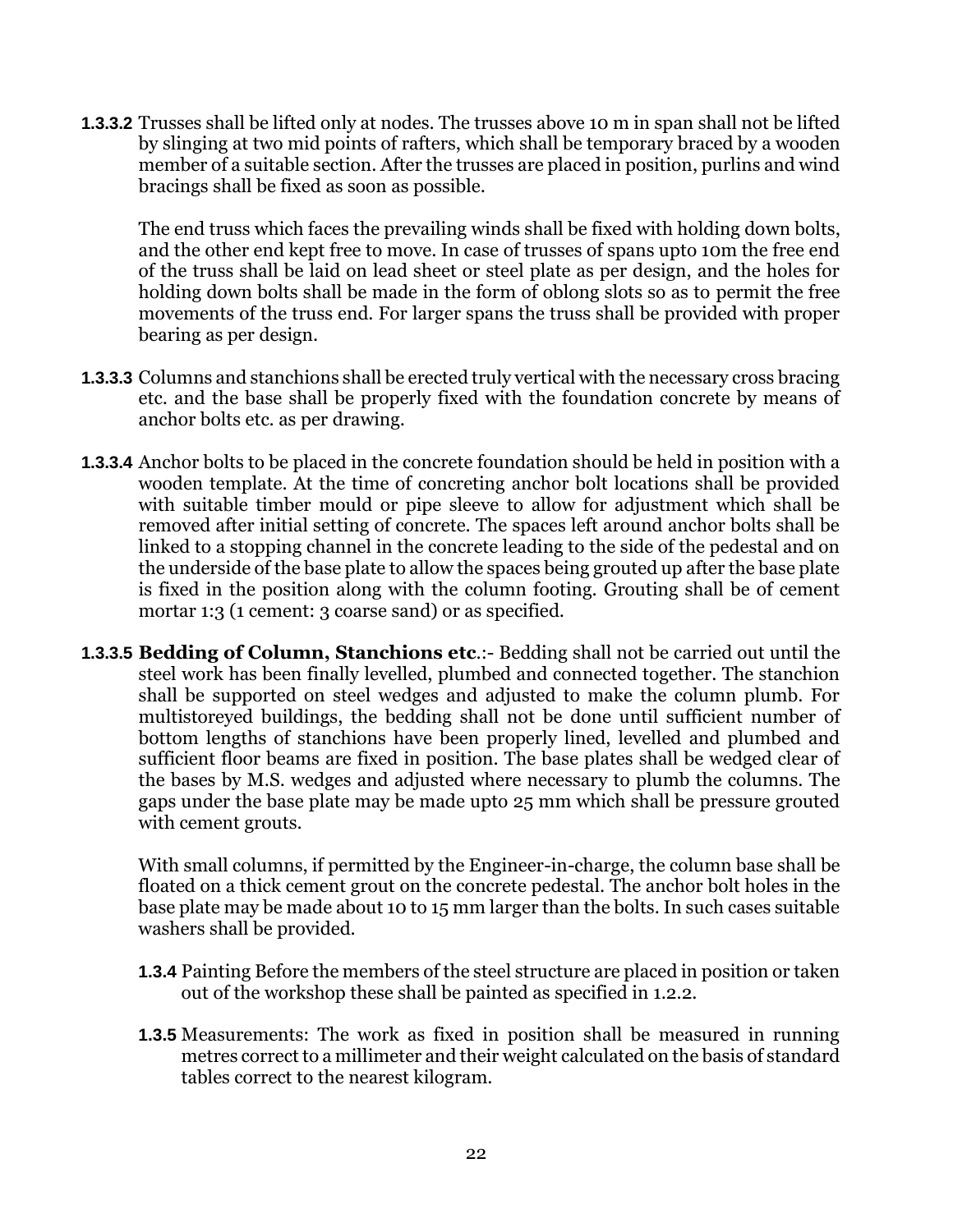The standard weight of steel sections shall conform to IS 808 with tolerance in sizes as per IS 1852. Tolerenace in weight is given in Table 1.3. Steel sections shall be acceptable within tolerance limits. Payment for steel sections shall be made as per actual weight within tolerances. Sections having weight on higher side than permissible tolerance, may be acceptable but payment shall be made on the basis of standard weight only. Steel sections having weight variations lower than permissible variation shall not be acceptable.

Unless otherwise specified. Weight of cleats, brackets, packing pieces, bolts nuts, washers, distance pieces, separators diaphragm gussets (taking overall square dimensions) fish plates etc. shall be added to the weight of respective items. No deductions shall be made for skew cuts. In riveted work, allowance is to be made for weight of rivet heads. Unless otherwise specified and addition of 2.5% of the weight of structure shall be made for shop and site rivet heads in riveted steel structures. No deduction shall be made for rivet/ or bolt holes (excluding holes for anchor or holding down bolts). Deduction in case of rivet or bolt hole shall, however, be made if its area exceeds 0.02 m2.

The weight of steel sheet and strips shall be taken from relevant Indian Standards based on 7.85 kg/m2 for every millimeter sheet thickness. For rolled sections, steel rods and steel strips, weight given in relevant Indian Standards shall be used.

#### **1.3.6 Rate**

The rate shall include the cost of all materials and labour involved in all the operation described above.

#### **1.4 STEEL WORK IN BUILT UP SECTION (WELDED)**

**1.4.0** The steel work in built up sections (welded) such as in trusses, form work etc. is specified in this clause.

#### **1.4.1 Laying out**

It shall be as specified in 1.3.1.

#### **1.4.2 Fabrication**

Straightening, shaping to form, cutting and assembling, shall be as per 1.3.2 as far as applicable, except that the words "riveted or bolted" shall be read as "welded" and holes shall only be used for the bolts used for temporary fastening as shown in drawings.

**1.4.2.2 Welding**: Welding shall generally be done by electric arc process as per IS 816 and IS 823. The electric arc method is usually adopted and is economical. Where electricity for public is not available generators shall be arranged by the contractor at his own cost unless otherwise specified. Gas welding shall only by resorted to using oxyacetylene flame with specific approval of the Engineering - charge. Gas welding shall not be permitted for structural steel work Gas welding required heating of the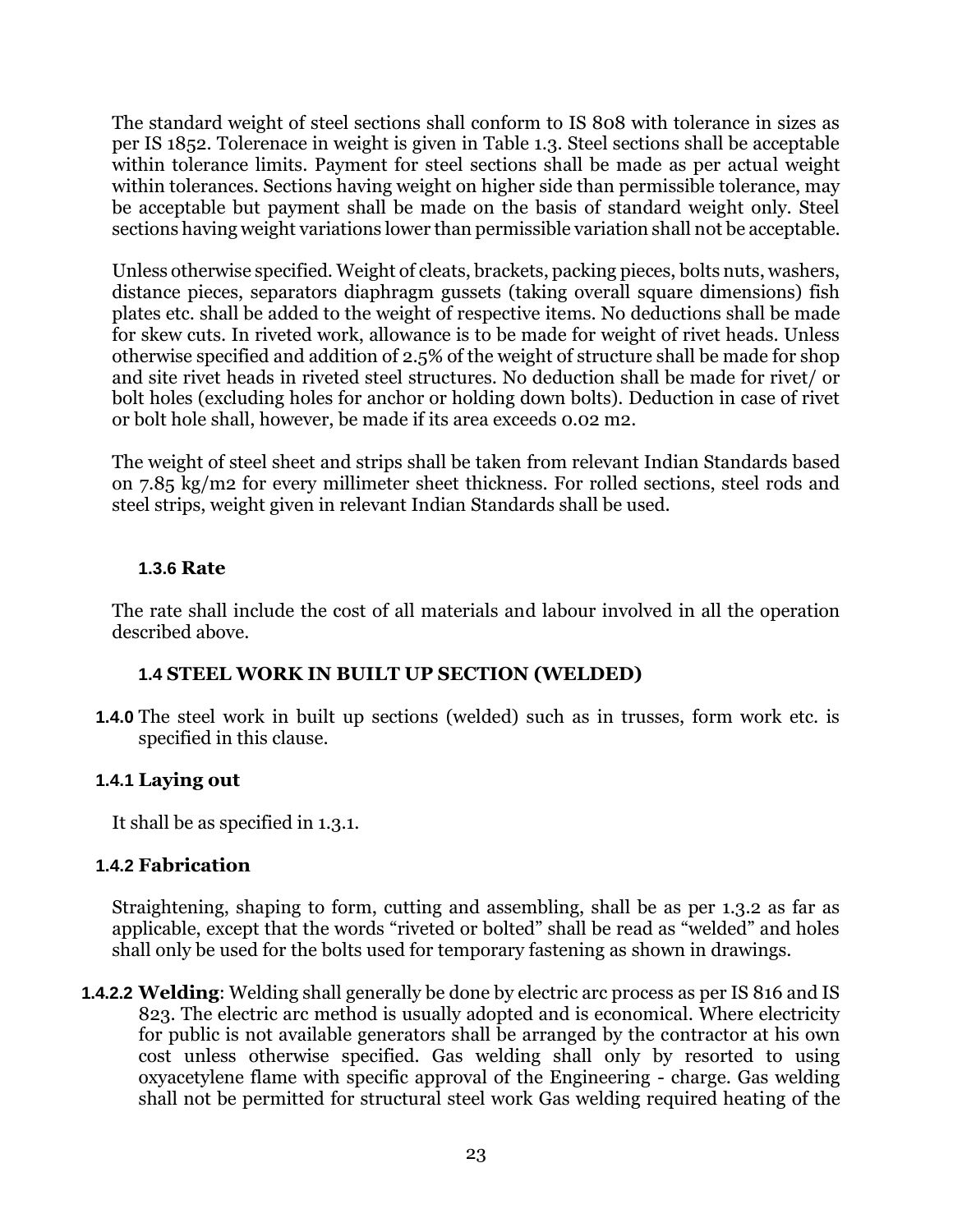members to be welded along with the welding rod and is likely to create temperature stresses in the welded members. Precautions shall therefore be taken to avoid distortion of the members due to these temperature stresses. The work shall be done as shown in the shop drawings which should clearly indicate various details of the joint to be welded, type of welds, shop and site welds as well as the types of electrodes to be used. Symbol for welding on plans and shops drawings shall be according to IS 813. As far as possible every efforts shall be made to limit the welding that must be done after the structure is erected so as to avoid the improper welding that is likely to be done due to heights and difficult positions on scaffolding etc. apart from the aspect of economy. The maximum diameter of electrodes for welding work shall be as per IS 814. Joint surfaces which are to be welded together shall be free from loose mill scale, rust, paint, grease or other foreign matter, which adversely affect the quality of weld and workmanship.

- **1.4.2.3 Precautions**: All operation connected with welding and cutting equipment shall conform to the safety requirements given in IS 818 for safety requirements and Health provision in Electric and gas welding and cutting operations.
- **1.4.2.4** Operation, Workmanship and process of Welding is described in Appendix B,
- **1.4.2.5** Inspection and testing of welds shall be as per IS 822.
- **1.4.2.6 Assembly**: Before welding is commenced, the members to be welded shall first be brought together and firmly clamped or tack welded to be held in position. This temporary connection has to be strong enough to hold the parts accurately in place without any disturbance. Tack welds located in places where final welds will be made later shall conform to the final weld in quality and shall be cleaned off slag before final weld is made.
- **1.4.2.7 Erection**: The specification shall be as described in 1.3.3 except that while erecting a welded structure adequate means shall be employed for temporary fastening the members together and bracing the frame work until the joints are welded. Such means shall consists of applying of erection bolts, tack welding or other positive devices imparting sufficient strength and stiffness to resist all temporary loads and lateral forces including wind. Owing to the small number of bolts ordinarily employed for joints which are to be welded, the temporary support of heavy girders carrying columns shall be specially attended. Different members which shall be fillet welded, shall be brought into as close contact as possible. The gap due to faulty workmanship or incorrect fit if any shall not exceed. 1.5 mm if gap exceeds 1.5 mm or more occurs locally the size of fillet weld shall be increased at such position by an amount equal to the width of the gap.
- **1.4.2.8 Painting** : Before the member of the steel structures are placed in position or taken out of the workshop these shall be painted as specified in para 1.2.2.
	- **1.4.3** Measurements: The mode of measurements shall be the same as specified in 1.2.4 except that weight of welding material shall not be added in the weight of members for payment and nothing extra shall be paid for making and filling holes for temporary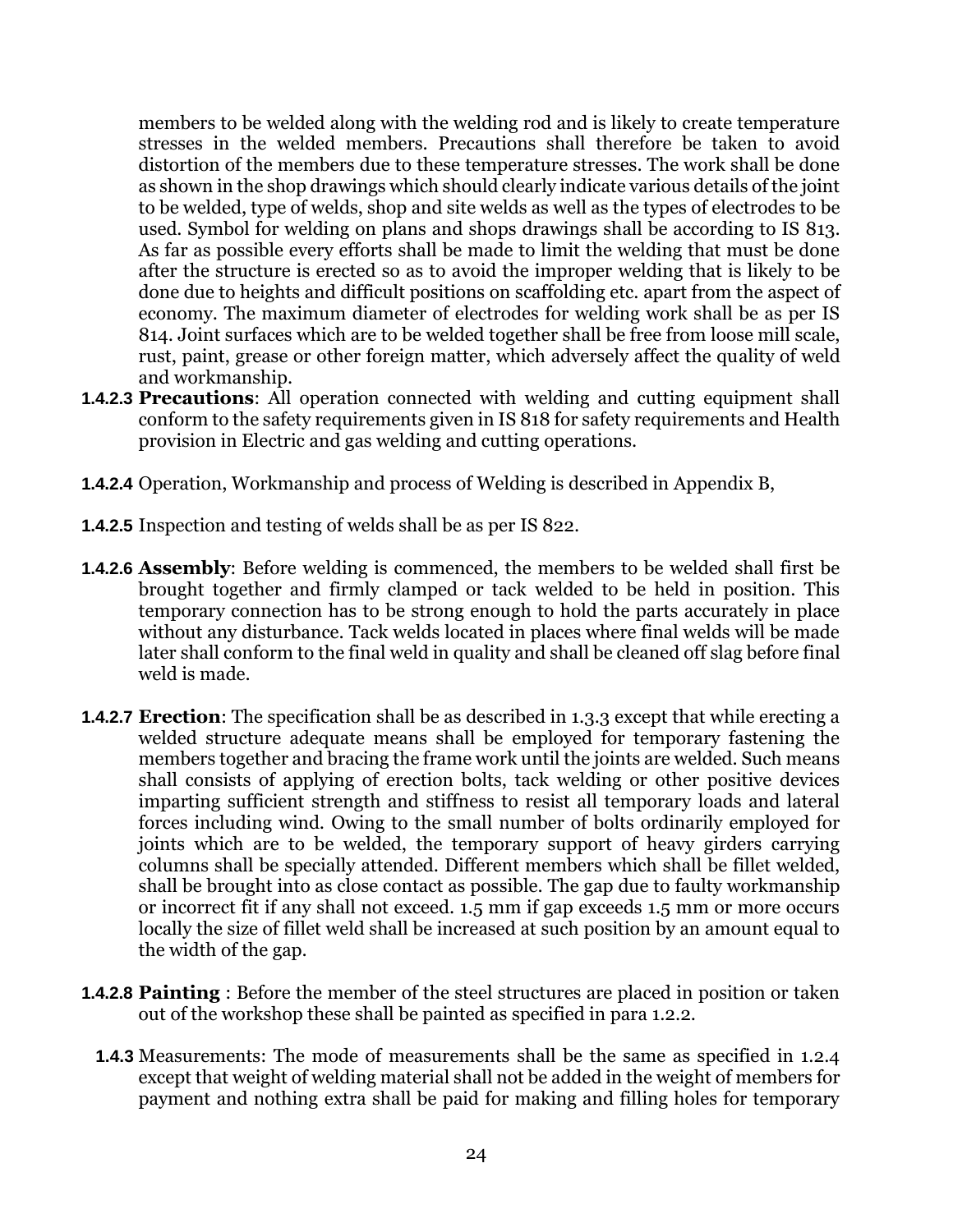fastening of members during erection before welding.

**1.4.4** Rate: The rate shall include the cost of all labour and materials involved in all the operations described above.

SIGNATURE OF THE TENDERER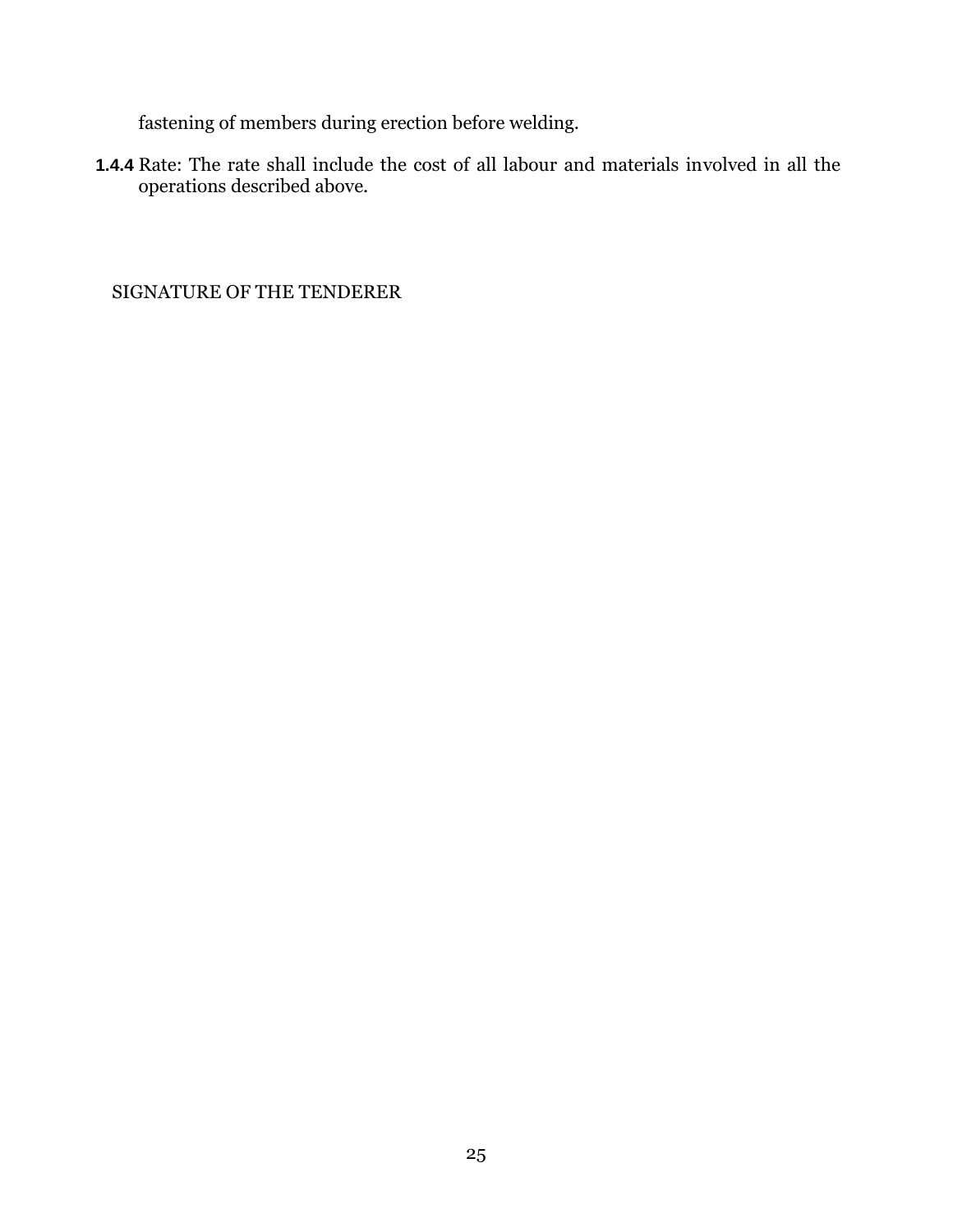#### **DECLARATION BY THE CONTRACTOR**

We / I have read and understood all the instructions / conditions made above and we / I have taken into account the above Instructions / Terms and Conditions while quoting the rates. We / I accept all the above Terms and Conditions without any reservation, in all respects.

Place :

DATE:

(SIGNATURE OF THE TENDERER) ADDRESS : NAME and SEAL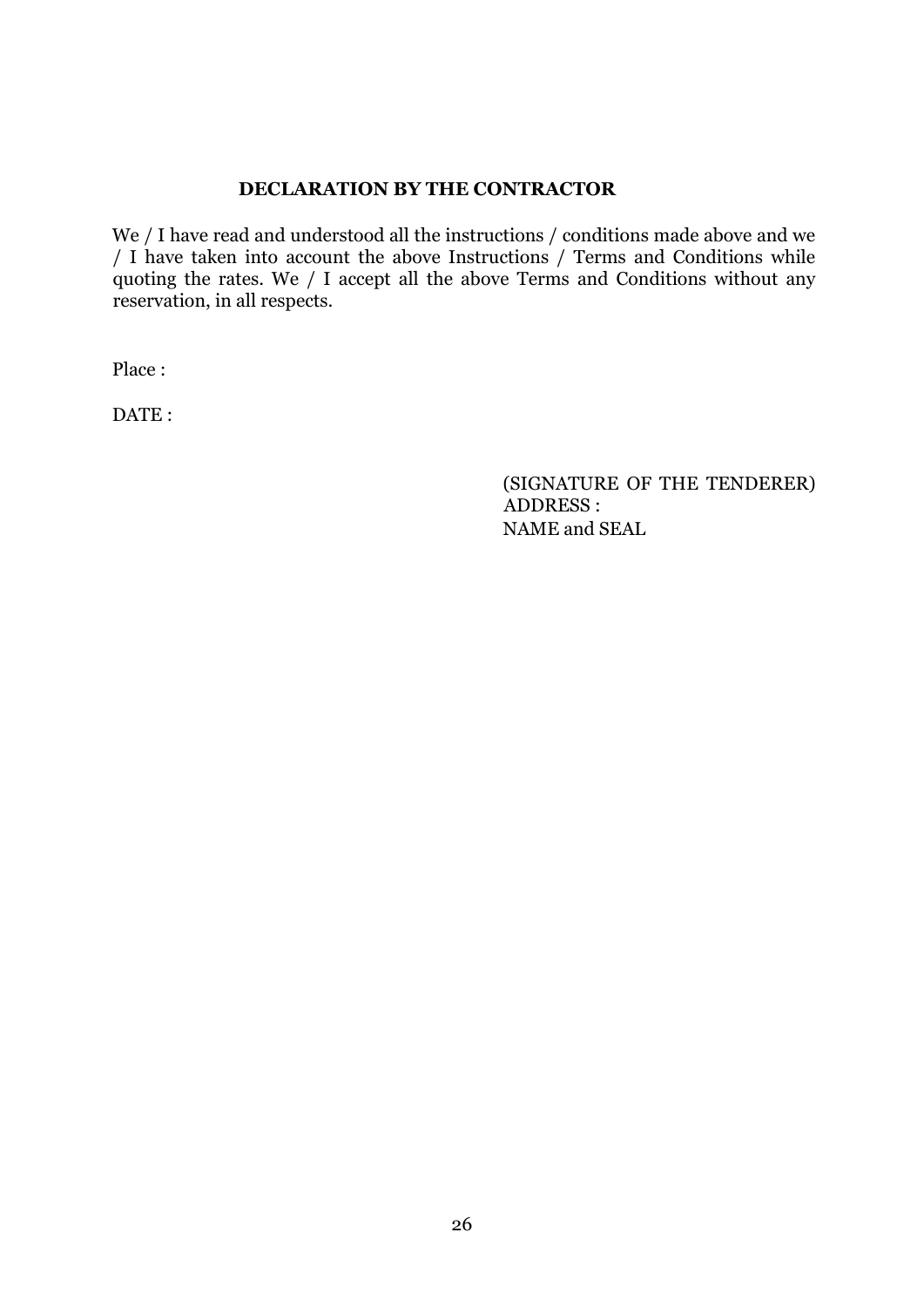## **ANNEXURE -I ARTICLES OF AGREEMENT**

### (On a Rs 200/- Non- Judicial stamp paper)

THIS ARTICLES OF AGREEMENT made on the \_\_\_\_\_\_\_\_\_\_\_\_ day of the month between the National Bank for Agriculture and Rural Development having its Kerala Regional Office at Thiruvananthapuram- 695001 (hereinafter referred to as "the Employer") on the one part and

\_\_\_\_\_\_\_\_\_\_\_\_\_\_\_\_\_\_\_\_\_\_\_\_\_\_\_\_\_\_\_\_\_\_\_\_\_\_\_\_\_\_\_\_\_\_\_\_\_\_\_\_\_\_\_\_\_\_

|             | (hereinafter referred to as "the Contractor") on the other. |                         |          |     |
|-------------|-------------------------------------------------------------|-------------------------|----------|-----|
| WHEREAS the |                                                             | Employer is desirous of | carrying | out |
|             |                                                             |                         |          |     |

…………

…. has caused specifications describing the work to be done.

AND WHEREAS the said specifications and the Schedule of Quantities have been signed by or on behalf of the parties hereto. AND WHEREAS the Contractor has agreed to execute upon the subject to the Conditions set forth herein and to the conditions set forth in the Special Conditions and in the Schedule of Quantities and Conditions of Contract (all of which are collectively hereinafter referred to as "the said Conditions") the works shown upon the said Drawings and / or described in the said specifications and included in the Schedules of Quantities at the respective rates therein set forth amounting to the sum as therein arrived at or such other sum as shall become payable thereunder (herein after referred to as "the said Contract Amount").

#### NOW IT IS HEREBY AGREED AS FOLLOWS

- 1. In consideration of the said Contract Amount to be paid at the times and in the manner set forth in the said Conditions, the Contractor shall upon and subject to the said Conditions execute and complete the work shown upon the said drawings and described in the said Specifications and the Schedule of Quantities.
- 2. The Employer shall pay the Contractor the said Contract Amount, or such other sum as shall become payable, at the times and in the manner specified in the said conditions.
- 3. .In the said conditions herein before mentioned, the Chief General Manager,

NABARD Kerala Regional Office, Thiruvananthapuram shall act on behalf of the employer.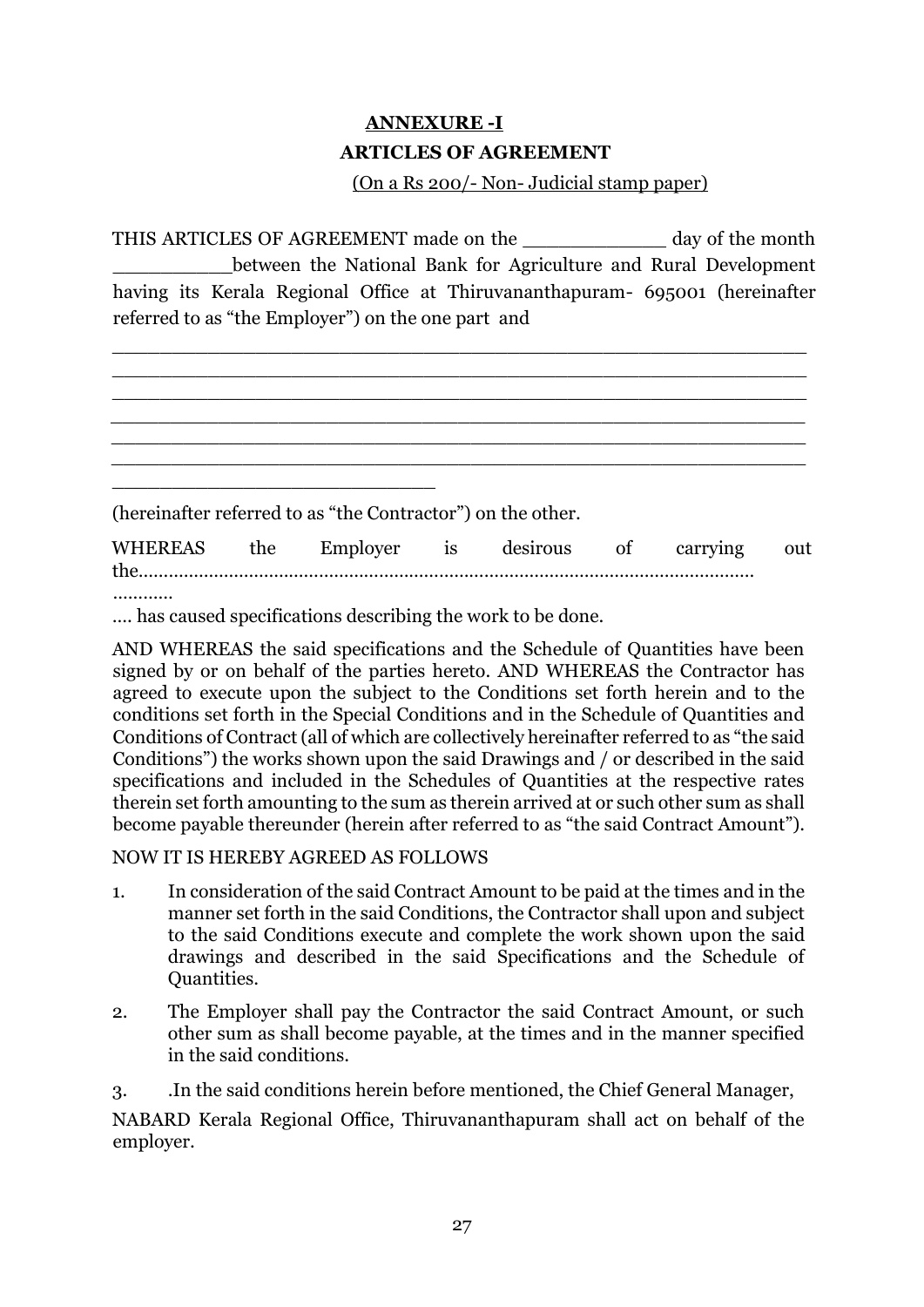- 4. The said Conditions and Appendix thereto shall be read and construed as forming part of this Agreement, and the parties hereto shall respectively abide by, submit themselves to the said Conditions and perform the agreements on their part respectively in the said Conditions contained.
- 5. The agreement and documents mentioned herein shall form the basis of this Contract.
- 6. This Contract is neither a fixed Lump sum Contract nor a piece work Contract but is a Contract to carry out renovation work to be paid for according to actual measured quantities at the rates contained in the Schedule of Rates and probable quantities or as provided in the said conditions.
- 7. The Contractor shall make good any damages done to walls, floors, etc., after the completion of such works.
- 8. The Employer reserves to itself the right of altering the nature of the work by adding to or omitting any items of work or having portions of the same carried out without prejudice to this Contract.
- 9. Time shall be considered as the essence of this Contract and the Contractor hereby agrees to commence the work soon after the site is handed over to him or from tenth day after the date of issue of formal work orders as provided for in the said Conditions whichever is later and to complete the entire work within three months subject nevertheless to the provisions for extension of time.
- 10. All payments by the Employer under this contract will be made only at Thiruvananthapuram.
- 11. All disputes arising out of or in any way connected with this agreement shall be deemed to have arisen at Thiruvananthapuram, and only Courts at

Thiruvananthapuram shall have jurisdiction to determine the same. It is agreed that the Contractor shall not delay the carrying out of the works by reason of any such matter, question or disputes being referred to the Courts.

12. That the several parts of the Contract have been read by the Contractor and fully understood by the Contractor.

## **Signature Clause: SIGNED AND DELIVERED BY**

By the hand of Shri

| (Name and Signature) |                    |
|----------------------|--------------------|
|                      | in the presence of |
| (1)                  |                    |
| Address              |                    |
| (2)                  |                    |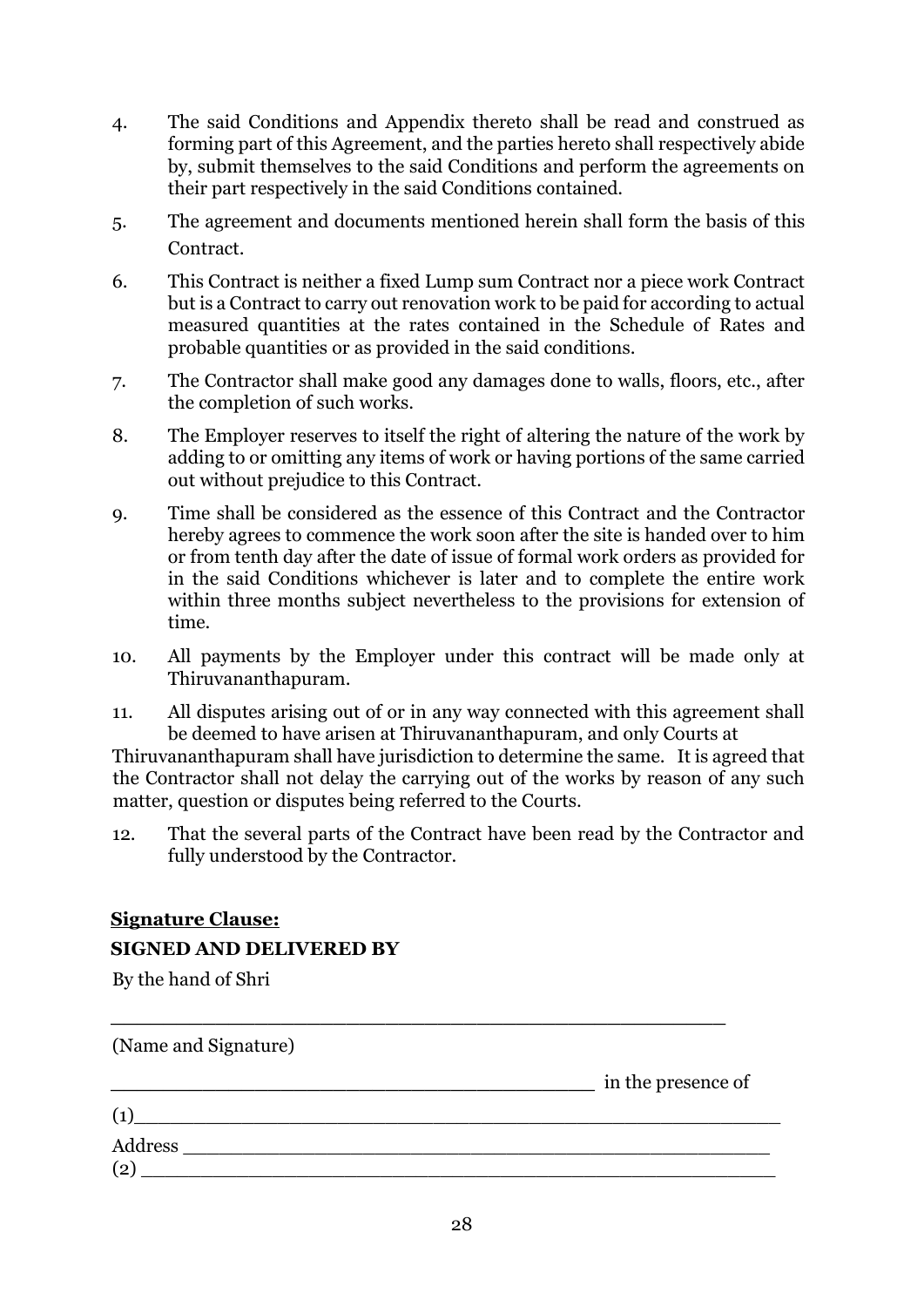Address \_\_\_\_\_\_\_\_\_\_\_\_\_\_\_\_\_\_\_\_\_\_\_\_\_\_\_\_\_\_\_\_\_\_\_\_

(Witness)

## **SIGNED AND DELIVERED BY THE NATIONAL BANK FOR AGRICULTURE AND RURAL DEVELOPMENT**

By the hand of Shri

(Name and Designation) **\_\_\_\_\_\_\_\_\_\_\_\_\_\_\_\_\_\_\_\_\_\_\_\_\_\_\_\_\_\_\_\_\_\_\_\_\_** in the presence of  $(1)$   $\overline{\phantom{a}}$ Address \_\_\_\_\_\_\_\_\_\_\_\_\_\_\_\_\_\_\_\_\_\_\_\_\_\_\_\_\_\_\_\_\_\_\_\_\_\_\_\_\_\_\_\_\_\_\_\_\_ (2) \_\_\_\_\_\_\_\_\_\_\_\_\_\_\_\_\_\_\_\_\_\_\_\_\_\_\_\_\_\_\_\_\_\_\_\_\_\_\_\_\_\_\_\_\_\_\_\_\_\_\_\_\_Addre ss \_\_\_\_\_\_\_\_\_\_\_\_\_\_\_\_\_\_\_\_\_\_\_\_\_\_\_\_\_\_\_\_\_\_\_\_ (witness)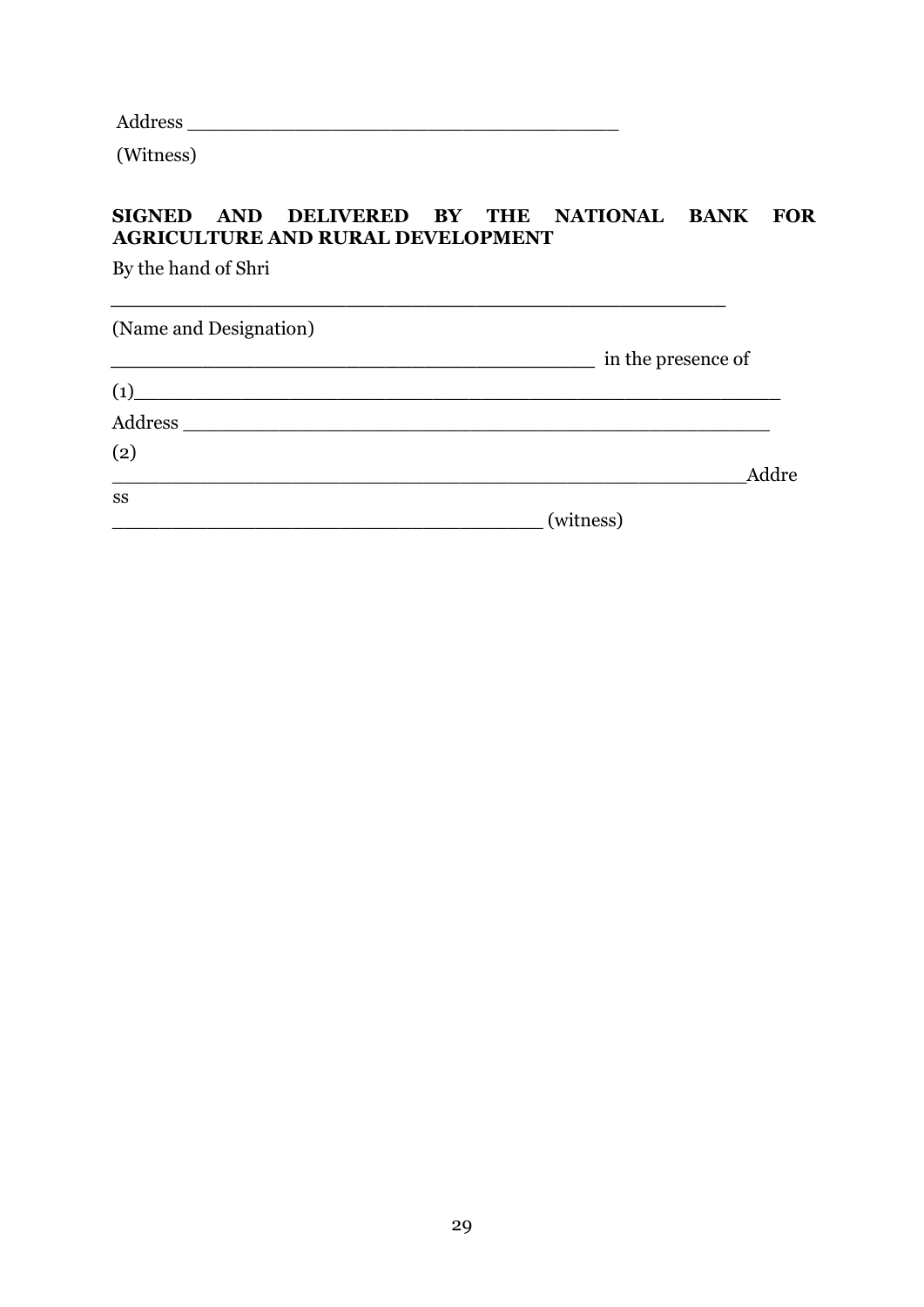#### **ANNEXURE-II VIRTUAL COMPLETION CERTIFICATE**

Having executed the work in terms of the contract, we hereby certify and affirm that we have virtually completed the contracted works.

We hereby certify that the work has been executed wholly to our satisfaction and with materials and workmanship in accordance with the contract.

We do certify further that we have executed the work in accordance with the applicable laws and without any transgression of such laws.

Signature of the Contractor / Tenderer:

Name:

Address:

Seal:

Place:

Date: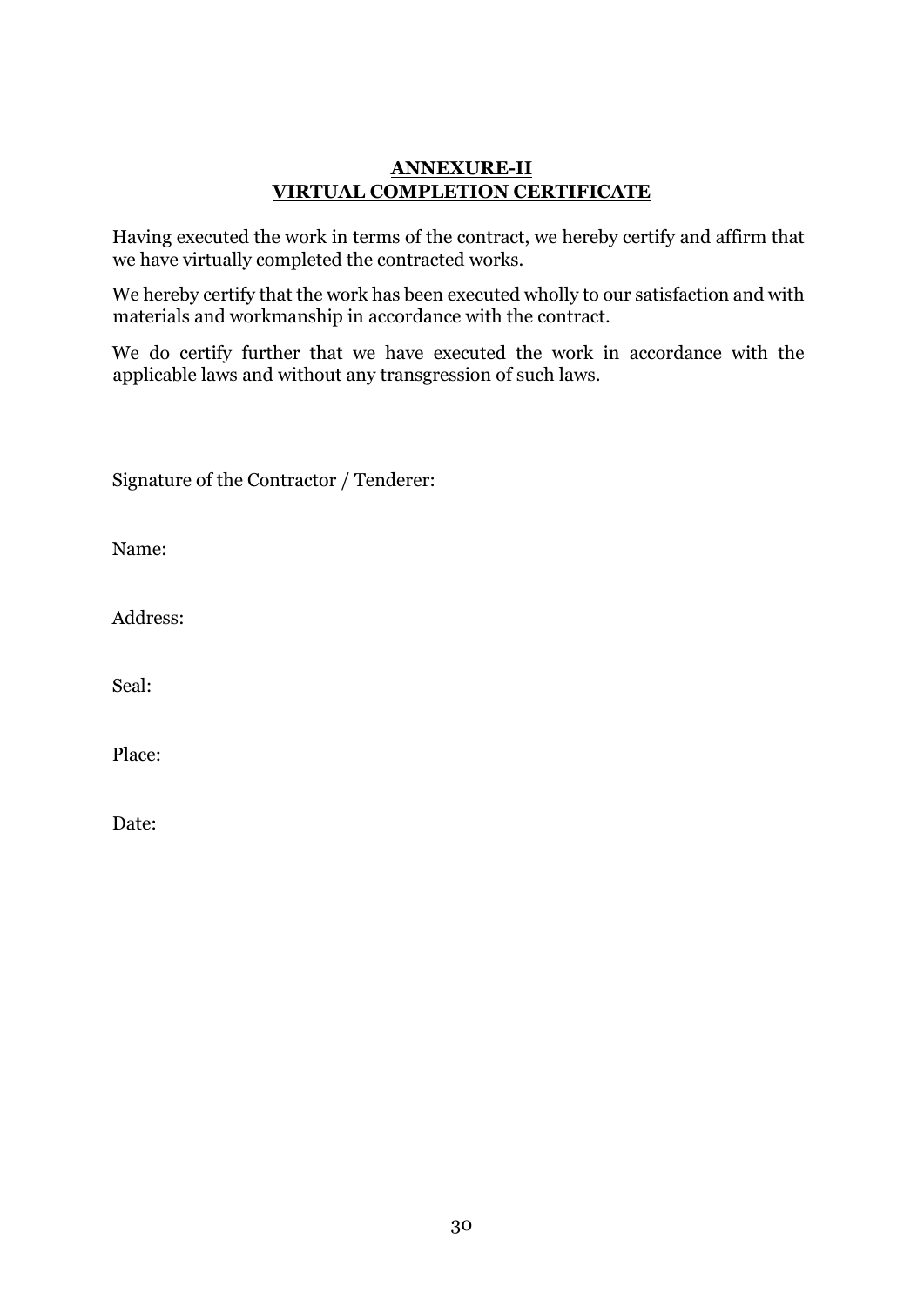# **ANNEXURE - III LETTER OF INDEMINITY AND UNDERTAKING**

## **(to be submitted by the successful Tenderer)**

The Chief General Manager, National Bank for Agriculture and Rural Development Kerala Regional Office, Punnen Road, Statue, Post Box No.220 Thiruvananthapuram -695001

Dear Sir,

## **'Tender for Undertaking Installation of Roof Structure in E block of NABARD Gardens, Dr Pai Road, Poojapura, Thiruvanthapuram**

WHEREAS the National Bank for Agriculture and Rural Development, a corporation established under the National Bank for Agriculture and Rural Development Act, 1981 (hereinafter referred to as 'NABARD') has expressed desire to avail (type of procurement) at (place) as per the Schedule hereunder written and which are hereinafter for brevity sake referred to as , subject to our furnishing declarations and indemnity as contained hereafter.

#### NOW THEREFORE THIS LETTER OR INDEMNITY WITNESSETH THAT:

We, the (Tenderer) hereby declare and certify that we are the rightful owners/ licensees of the said article/ service/ solution offered for sale to NABARD and that the sale of the said article/ service/ solution to NABARD by us and the use thereof by NABARD does not infringe the property or other intellectual property or copy rights of any other person and that the same does not infringe the Copy of Rights Act, 1957 or any other Act for the time being in force.

We, the said \_\_\_\_\_ (Tenderer) hereby agree to indemnify and keep indemnified and harmless NABARD, its Officers, servants, agents and other authorized persons against any action that may be brought against us for infringement of the right of property or other intellectual property or copy rights in respect of the said systems package supplied by us to NABARD and will defend the same at our cost and consequences and will pay or reimburse NABARD, its officers, servants, agents and other authorized persons from all costs and other expenses that they may be put to or incur in that connection in accordance with the terms as provided for within the end User License Agreement that accompanies the said systems.

We, the said (Tenderer) hereby also agree to indemnify and keep indemnified and harmless NABARD, its Officers, servants, agents and other authorized persons against any third party claims in respect of any damages or compensation payable in consequences of any accident or injury sustained or suffered by our employees or agents, or by any other third party resulting from or by any action, omission, or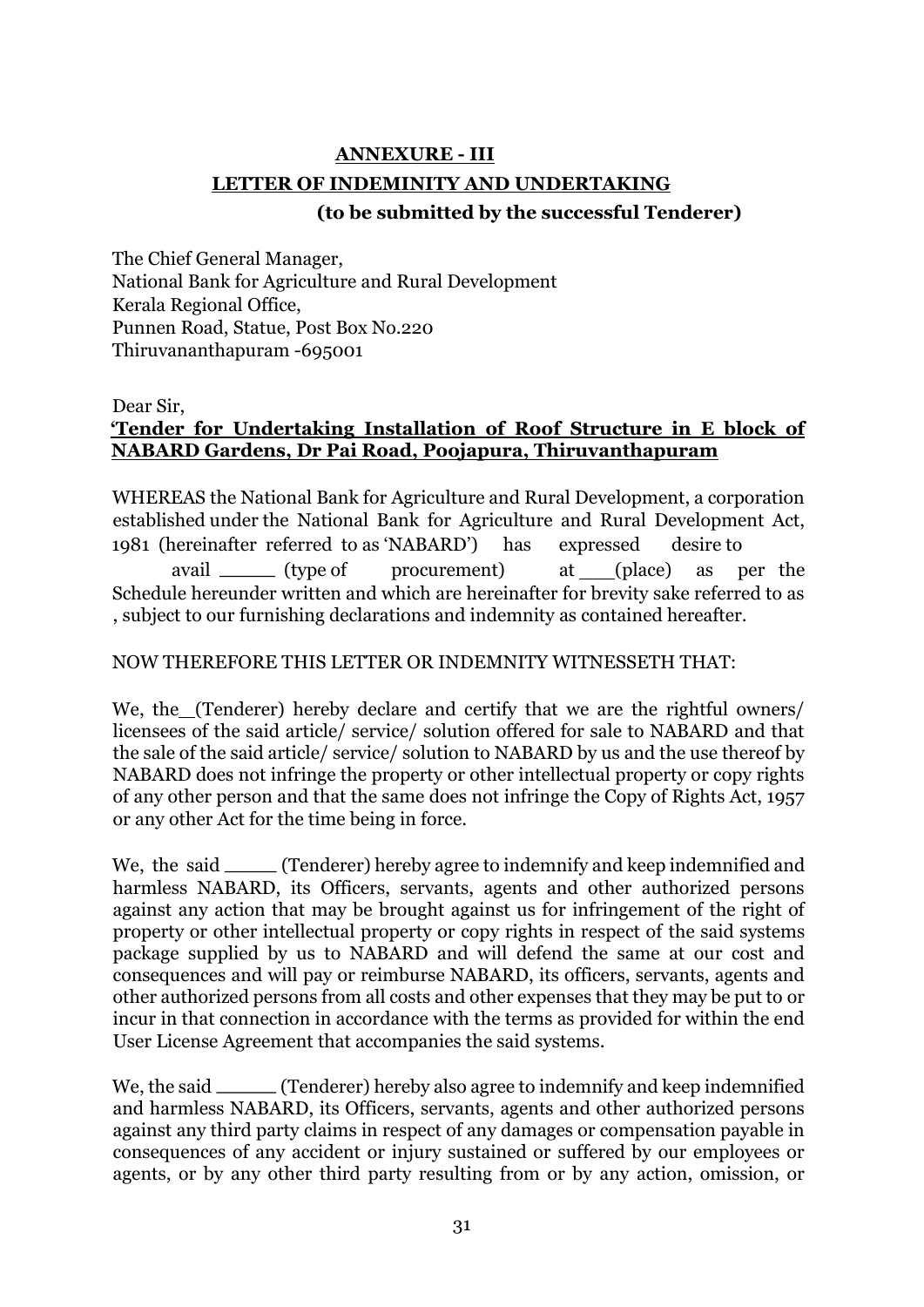operation conducted by or on behalf of us and against any and all claims by employees, workmen, contractors, subcontractors, suppliers, agent(s), employed, engaged, or otherwise working for us, in respect of any and all claims under the Labour Laws including wages, salaries, remuneration, compensation or like.

SCHEDULE (Please list all the hardware supplied to NABARD for providing this service on a separate sheet)

Yours faithfully

(Name and Designation) of Tenderer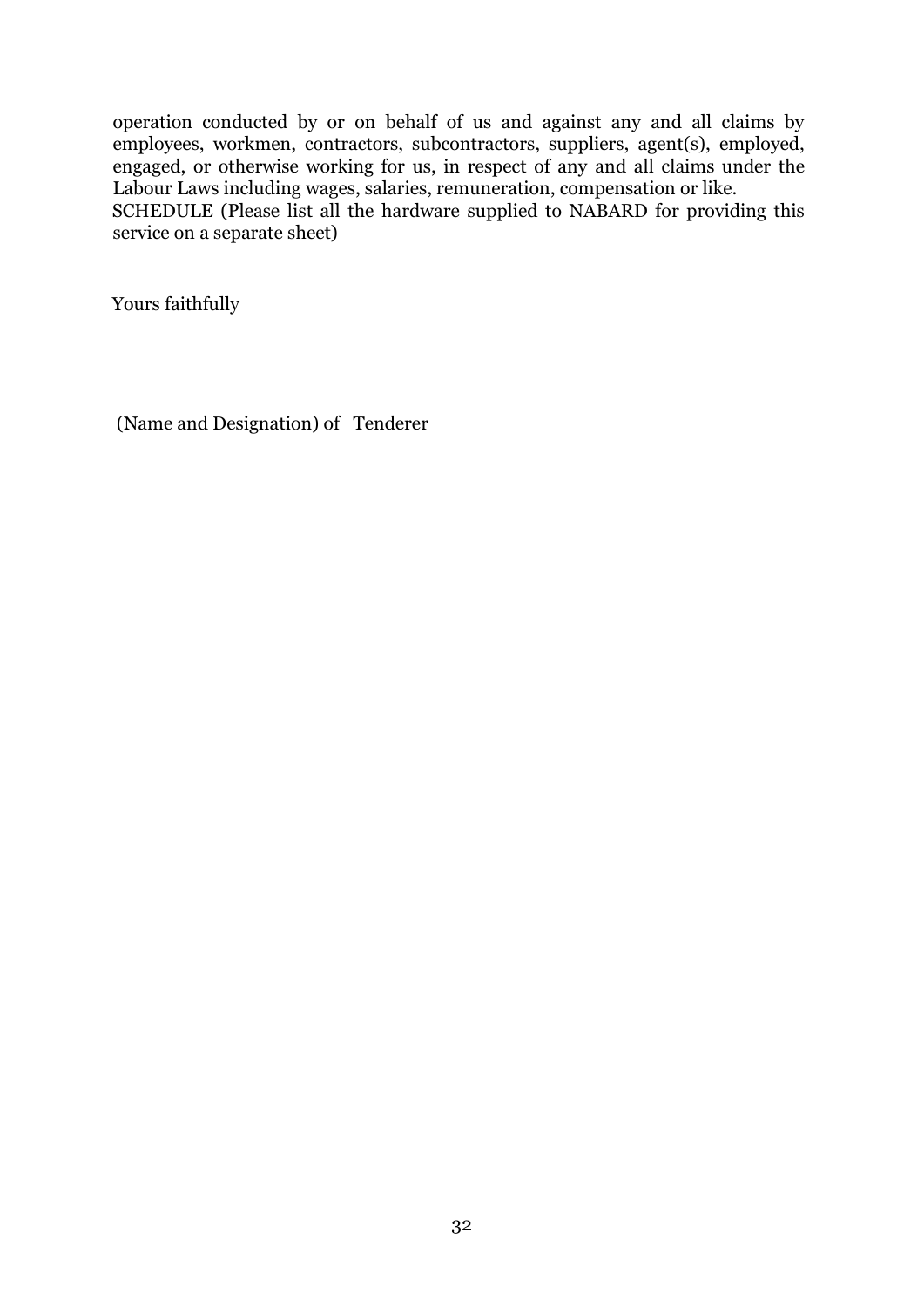## **Annexure IV Basic Information**

|     | <b>S.No. Particulars</b>                                                                                                                                                                                                  | <b>Tenderers</b><br><b>Response</b>                       |
|-----|---------------------------------------------------------------------------------------------------------------------------------------------------------------------------------------------------------------------------|-----------------------------------------------------------|
| 1.  | Name of the Applicant/ Organization and<br>address of Registered Office                                                                                                                                                   |                                                           |
| 2.  | Year of establishment                                                                                                                                                                                                     |                                                           |
| 3   | Type of the Organisation (like Sole<br>Proprietorship, Partnership, Private Limited<br>Company, Limited Company, or Cooperative<br>Society, etc.)                                                                         |                                                           |
| 4.  | Name of the Proprietor/ Partners/ Directors of the<br>Organisation/Firm                                                                                                                                                   | 1.<br>2.<br>3.<br>4.<br>5.                                |
| 5.  | Details of Registration<br>a) Whether registered as partnership firm or<br>company, etc.<br>b) Name of Registering Authority<br>c) Registration No.<br>d) Date of Registration                                            | a)<br>b)<br>$\mathbf{c})$<br>$\rm d)$                     |
| 6.  | Whether registered/empaneled for similar works<br>with:<br>a) Government/<br>Semi-Government/<br>Municipal Authorities or any other Public<br>Organisation (Yes/No)<br>b) If yes, name of authority; and<br>c) Since when | a)<br>b)<br>c)                                            |
| 7.  | Details of experience in the field of civil<br>construction                                                                                                                                                               |                                                           |
| 8.  | a) Areas of business activities, other than civil<br>construction, if any, and<br>b) Place and address of such business                                                                                                   | a)<br>b)                                                  |
| 9.  | of office through which the<br>Address<br>a)<br>proposed work of the Bank will be handled; and<br>b) Name & designation of Officer-in-charge                                                                              |                                                           |
| 10. | Adequate and satisfactory evidence to indicate<br>financial capacity of the person/ Organisation to<br>undertake the said construction work                                                                               |                                                           |
| 11. | a) Names of bankers<br>b) Full address of bankers                                                                                                                                                                         |                                                           |
| 12. | Yearly turnover of the Organisation during the last<br>three years                                                                                                                                                        | 2020-21 Rs.<br>lakh<br>2019-20 Rs.<br>lakh<br>2018-19 Rs. |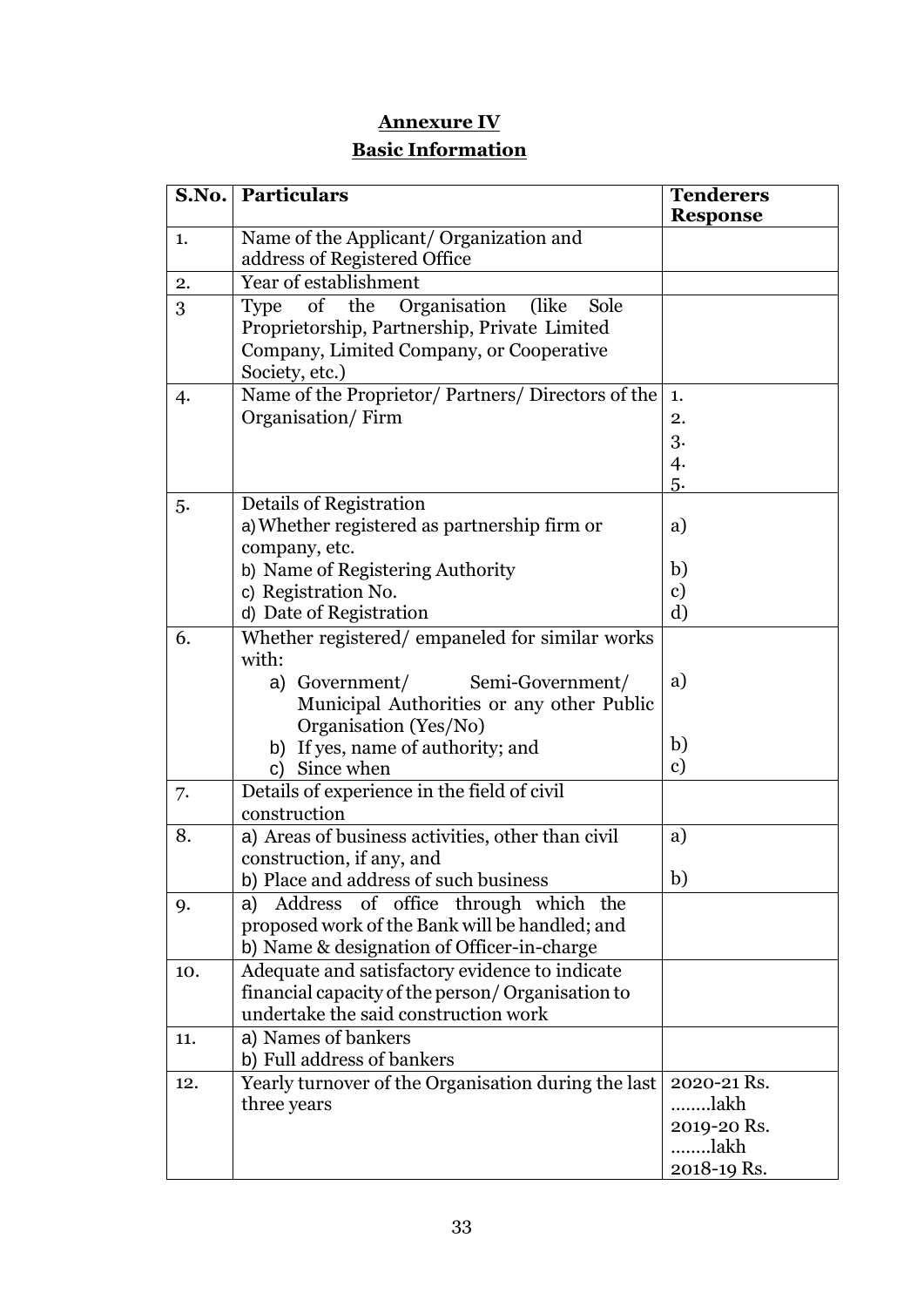|     |                                                     | lakh |
|-----|-----------------------------------------------------|------|
|     |                                                     |      |
|     |                                                     |      |
| 13. | Will the applicant be able to provide Bank          |      |
|     | Guarantee or other equivalent form of security      |      |
|     | from a scheduled nationalized bank? (Yes/No)        |      |
| 14. | Number of supplementary sheets attached             |      |
| 15. | a) Whether any civil suit/ litigation has arisen in |      |
|     | the contracts executed by the applicant during the  |      |
|     | last five years (Yes/No)                            |      |
|     | b) If yes, please give following information (suit- |      |
|     | wise/project-wise):                                 |      |
|     |                                                     |      |
|     | i)<br>Name of the Project & Organisation            |      |
|     | ii)<br>Nature of work                               |      |
|     | iii)<br>Work Order No. and Date                     |      |
|     | Present stage of work<br>iv)                        |      |
|     | Value of contract<br>V)                             |      |
|     | Brief details of litigation<br>VI)                  |      |

## **Notes: Please attach self-certified copies of the following documents:**

- a) Latest Income Tax Clearance Certificate
- b) Audited Balance Sheet and Profit & Loss Account for the past three years.

Place: DATE:

(SIGNATURE OF THE TENDERER) ADDRESS:

NAME & SEAL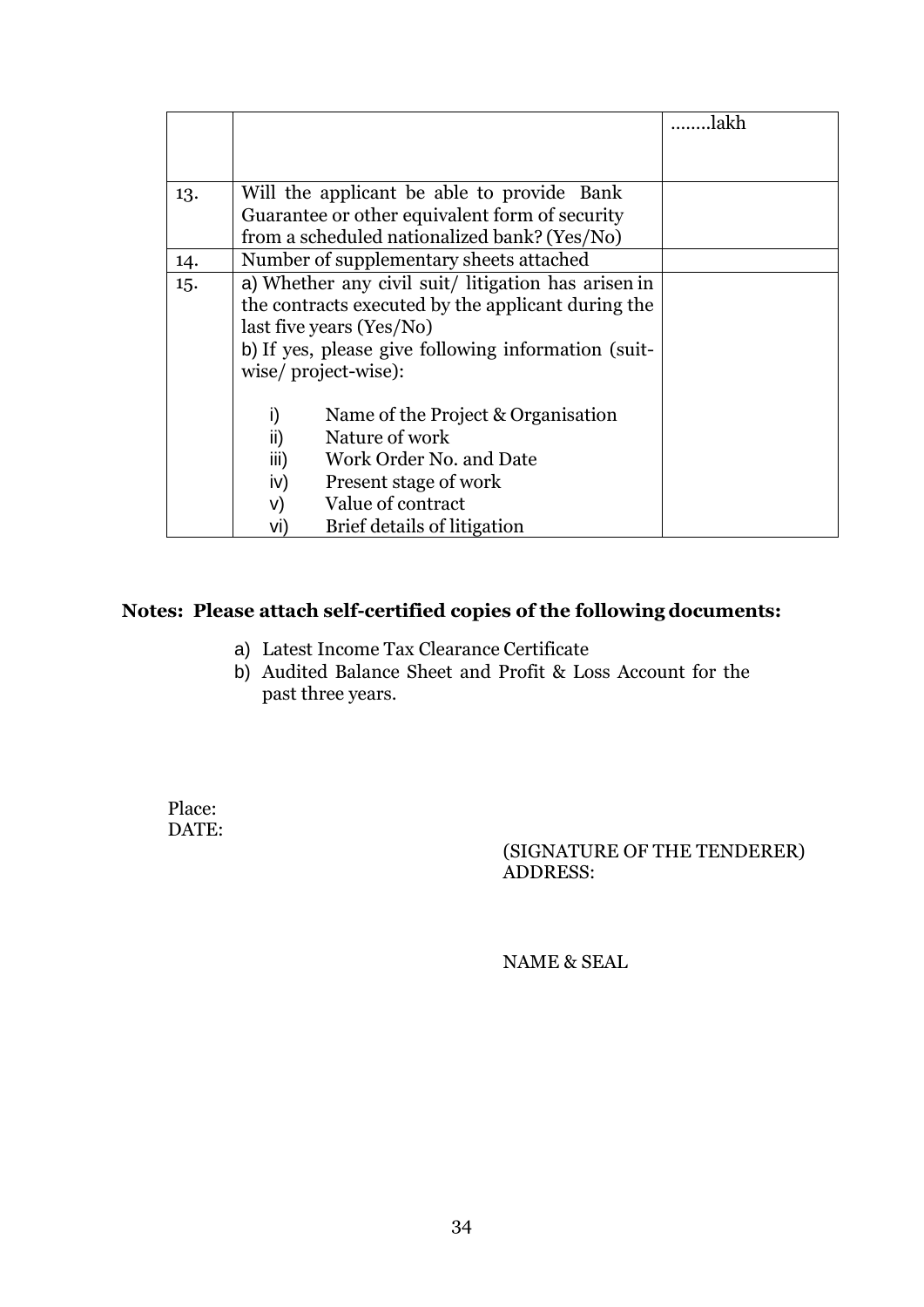### **ANNEXURE- V PROFORMA FOR ELECTRONIC PAYMENT**

Details of Bank account to be furnished by the contractor/ service provider for effecting payment

Name and address of contractor/ service provider with phone nos.

…………………………………………………………………………………………………………… ……………………………………………………………………………………………………………

……………………………………………………………………………………………………………

| $\mathbf{1}$   | Name of the account holder (As<br>appearing in the Bank account) |  |
|----------------|------------------------------------------------------------------|--|
| $\overline{2}$ | Name of the Bank                                                 |  |
| 3              | Name of the Branch                                               |  |
| $\overline{4}$ | Account number                                                   |  |
| 5              | RTGS/NEFT/IFS Code                                               |  |
| 6              | Type of account (Savings, current,<br>etc.)                      |  |
| 7              |                                                                  |  |
|                | <b>PAN Number</b>                                                |  |
| 8              |                                                                  |  |
|                | <b>GSTN Number</b>                                               |  |

Please attach (1) a photocopy of one cancelled cheque leaf of the above Bank account and (2) copy of PAN card and (3) allotment letter / registration letter under GSTN.

Place: DATE:

(SIGNATURE OF THE TENDERER)

ADDRESS:

NAME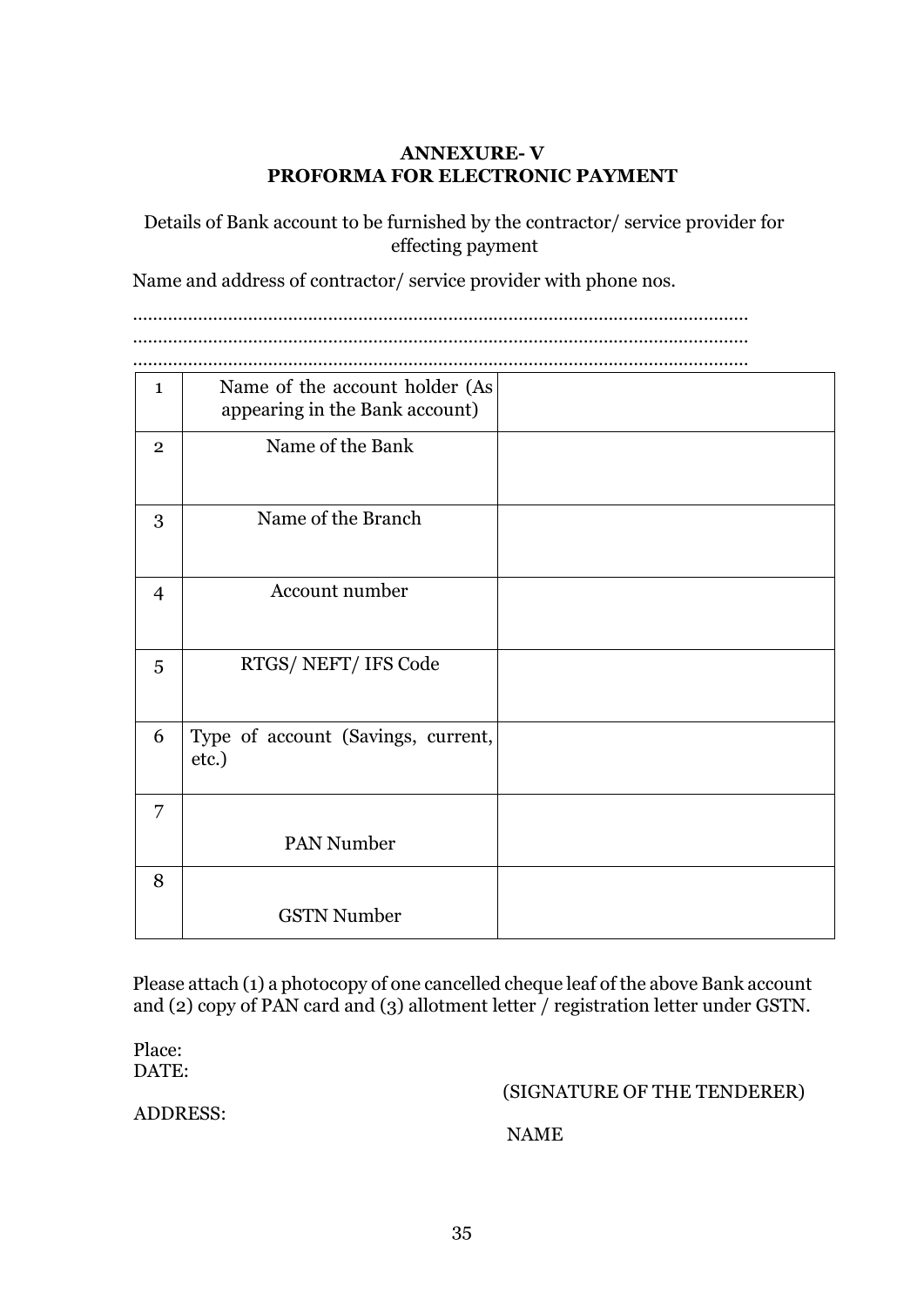

# **PART- II**

# **PRICE BID**

**Tender for Undertaking Installation of Roof Structure in E block of NABARD Gardens, Dr Pai Road, Poojapura, Thiruvanthapuram**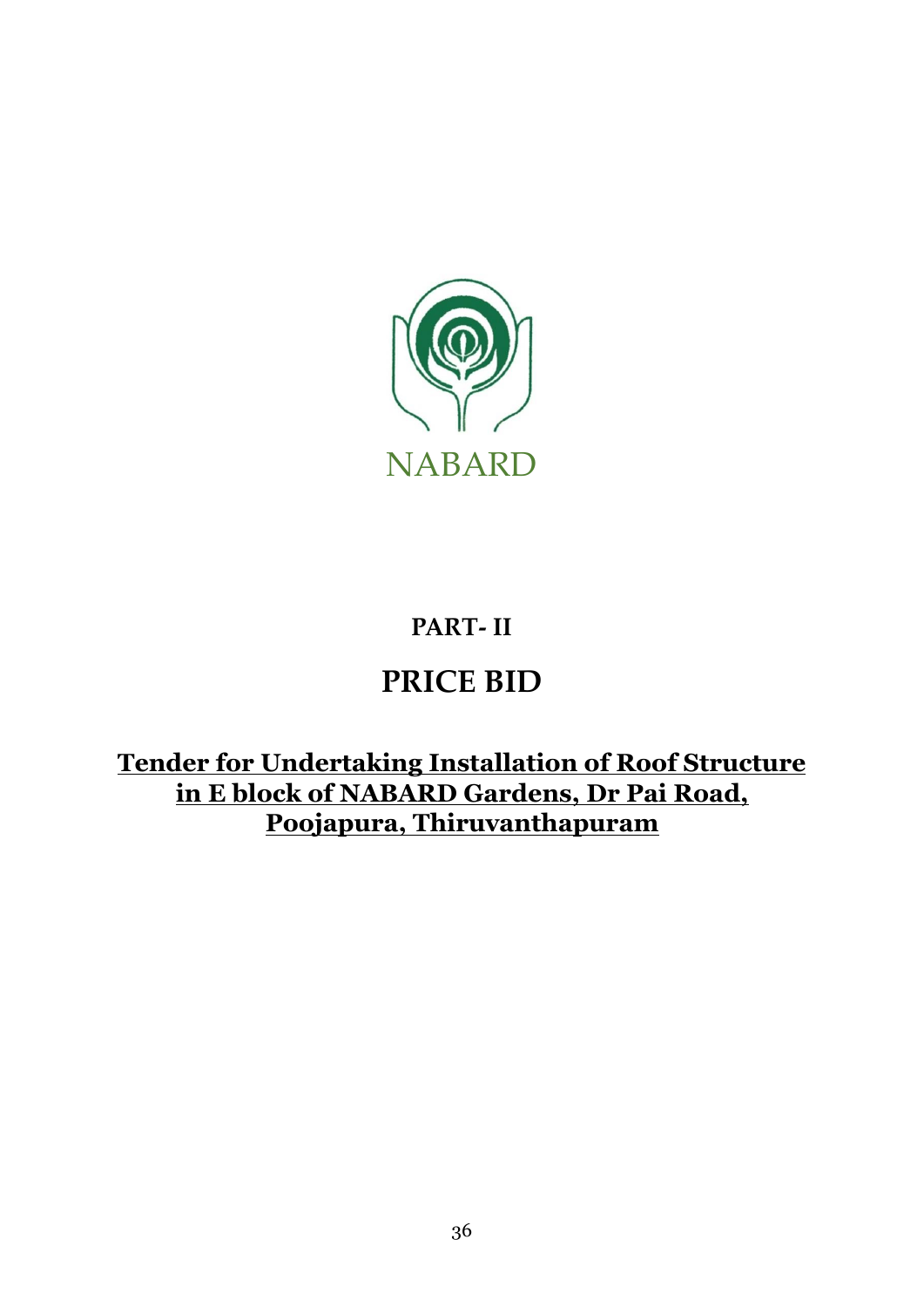#### **SCHEDULE OF QUANTITIES**

## **(Rate to be quoted in this sheet only)**

*This is an item rate tender. The Amount quoted shall be firm and shall include all costs, allowances, Transportation, taxes, levies, Works Contract tax and excluding GST (Which should be quoted separately). The rates quoted for each and every item should be self-sustaining and reasonable.* 

| SL.No        | <b>Description of Work</b>       | <b>Nos</b> | Length | <b>Total Qty</b> | Unit | Weight in Rate | Amount |
|--------------|----------------------------------|------------|--------|------------------|------|----------------|--------|
|              |                                  |            |        |                  |      | KG             |        |
| $\mathbf{1}$ | Steel work in built up tubular   |            |        |                  |      |                |        |
|              | including cutting,<br>trusses    |            |        |                  |      |                |        |
|              | hoisting, fixing in position     |            |        |                  |      |                |        |
|              | and applying a priming coat      |            |        |                  |      |                |        |
|              | of approved steel primer with    |            |        |                  |      |                |        |
|              | coats of approved<br>two         |            |        |                  |      |                |        |
|              | synthetic<br>enamel<br>paint,    |            |        |                  |      |                |        |
|              | welded to reqd.<br>shape.        |            |        |                  |      |                |        |
|              | Providing, fitting, hoisting     |            |        |                  |      |                |        |
|              | and fixing of roof trusses       |            |        |                  |      |                |        |
|              | fabricated out of combination    |            |        |                  |      |                |        |
|              | of any two or all of the         |            |        |                  |      |                |        |
|              | following sections (i) Square    |            |        |                  |      |                |        |
|              | Rectangular<br>section<br>(ii)   |            |        |                  |      |                |        |
|              | Hollow<br>section<br>of          |            |        |                  |      |                |        |
|              | specification RHS/SHS and        |            |        |                  |      |                |        |
|              | including purlins, bottom        |            |        |                  |      |                |        |
|              | runners and providing M.S.       |            |        |                  |      |                |        |
|              | cleat, M.S. angle, base plank,   |            |        |                  |      |                |        |
|              | wall Bracket, bolts and nuts     |            |        |                  |      |                |        |
|              | with red<br>oxide<br>primer      |            |        |                  |      |                |        |
|              | including<br>fitting<br>bottom   |            |        |                  |      |                |        |
|              | runner and cleat etc. for fixing |            |        |                  |      |                |        |
|              | ceiling joist as per design      |            |        |                  |      |                |        |
|              | complete as directed as per      |            |        |                  |      |                |        |
|              | specifications. a) Using TATA    |            |        |                  |      |                |        |
|              | make/equivalent RHS/SHS of       |            |        |                  |      |                |        |
|              | Grade 310 conforming to          |            |        |                  |      |                |        |
|              | relevant I.S. code 4923 : 1997,  |            |        |                  |      |                |        |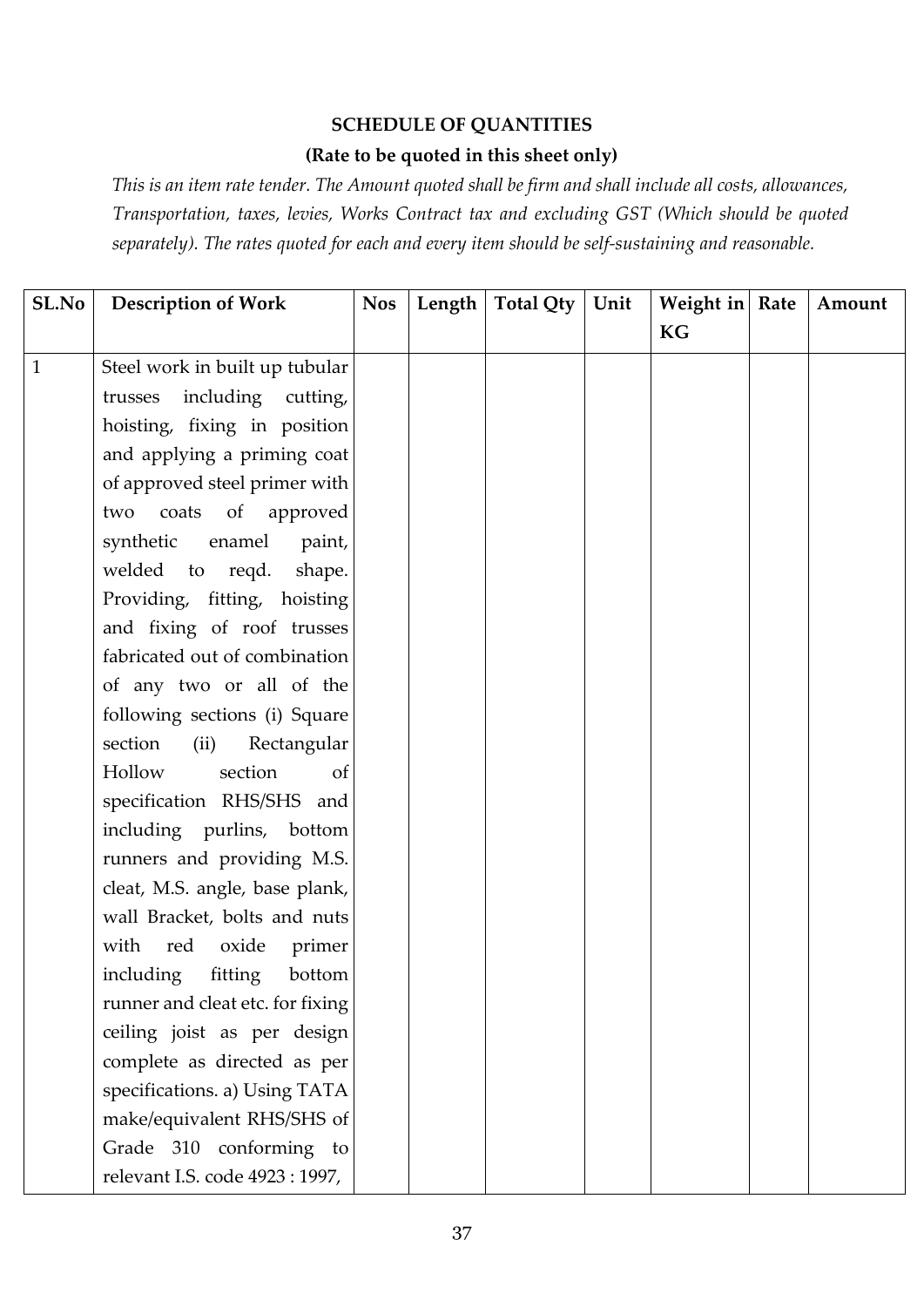| $\mathbf{a}$ | $145x82x4.8mm$ 1<br>Beam                                                  |                | 41.2m            | 41.2 | m          | 655.904                  |    |  |
|--------------|---------------------------------------------------------------------------|----------------|------------------|------|------------|--------------------------|----|--|
| $\mathbf b$  | 15.92Kg/m all around                                                      | 22             | 6m               | 132  |            | 924                      |    |  |
|              | Rafters 100x50x3.2mm 7Kg/m                                                |                |                  |      | m          |                          |    |  |
| $\mathbf C$  | Rafters 100x50x3.2mm 7Kg/m                                                | 2              | 9m               | 18   | m          | 126                      |    |  |
| d            | $80x40x3.2mm$ 2<br>Purlins<br>$5.5$ Kg/m                                  |                | 65m              | 130  | m          | 715                      |    |  |
| $\mathbf{e}$ | $145x82x4.8mm$ 1<br>Ridge<br>top<br>15.92Kg/m                             |                | 9.15m            | 9.15 | m          | 145.668                  |    |  |
| $\mathbf f$  | Ridge Sides 100x50x3.2mm 2<br>7Kg/m                                       |                | 6.6m             | 13.2 | m          | 92.4                     |    |  |
| g            | Post for Hollow truss at cross<br>section1-1,<br>100x50x3.2mm<br>7Kg/m    | $\overline{7}$ | 0.5 <sub>m</sub> | 3.5  | m          | 24.5                     |    |  |
| $\hbar$      | Beam for Hollow truss at $1$<br>Cross<br>section1-1,<br>100x50x3.2mm7Kg/m |                | 7.6m             | 7.6  | m          | 53.2                     |    |  |
| $\mathbf{i}$ | Post for Hollow truss at cross 2<br>section5-6,<br>100x50x3.2mm<br>7Kg/m  |                | 6m               | 12   | m          | 84                       |    |  |
| $\mathbf{j}$ | $49x49x2.9mm$ 2<br>Tie<br>Runner<br>$4.07$ Kg/m                           |                | 31m              | 62   | m          | 252.34                   |    |  |
| $\mathbf k$  | Columns<br>100x100x<br>5mm<br>14.41Kg/m                                   | 16             | 3.1 <sub>m</sub> | 49.6 | m          | 714.736                  |    |  |
| $\mathbf{1}$ | Base Plate<br>300x300x12mm<br>8.4Kg/piece                                 | 16             | 1m               | 16   | <b>Nos</b> | 134.4                    |    |  |
| ${\bf m}$    | <b>Stiffners</b><br>100x50x10mm<br>0.39Kg/piece                           | 128            | 1 <sub>m</sub>   | 128  | <b>Nos</b> | 49.92                    |    |  |
| $\mathbf n$  | Anchor Bolt 20mmx700mm<br>Long                                            | 96             | 1 <sub>m</sub>   | 96   | <b>Nos</b> | $\overline{\phantom{m}}$ |    |  |
| $\mathbf{O}$ | <b>Ridge Cover</b>                                                        | $\mathbf{1}$   | 23m              | 23   | ${\bf m}$  | $\overline{\phantom{a}}$ | LS |  |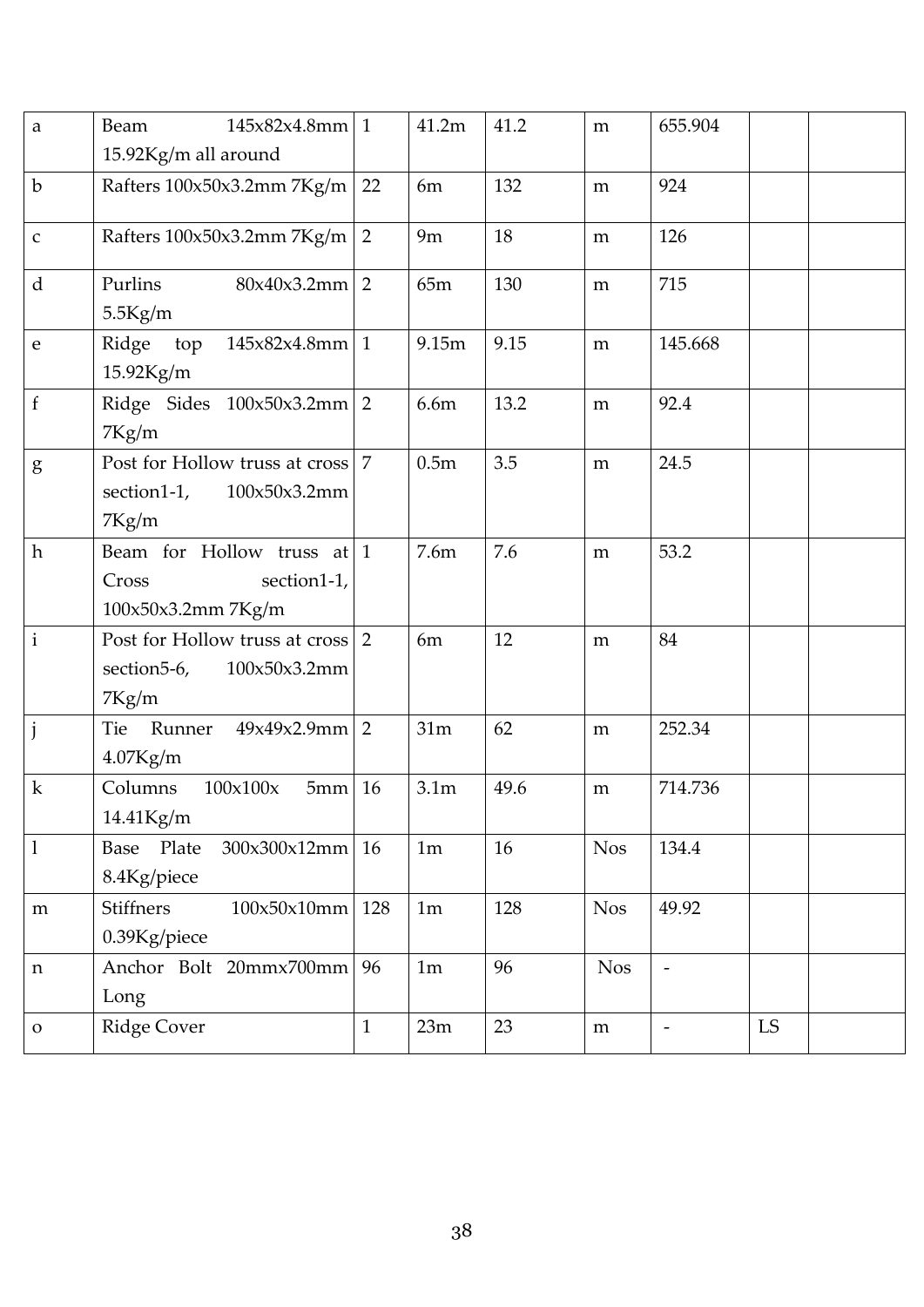| $\overline{2}$ | Providing<br>fixing<br>and<br>Aluminium<br>of<br>sheeting<br>colour<br>approved<br>and<br>manufacture roof supported<br>over Tubular section frame<br>fixed<br>with<br>dash<br>work<br>fastener,<br>washers<br>etc.<br>complete as per manufacture | $\vert$ 1 |    | 140 | Sq.m |            |  |
|----------------|----------------------------------------------------------------------------------------------------------------------------------------------------------------------------------------------------------------------------------------------------|-----------|----|-----|------|------------|--|
|                | specifications and direction of<br>the project Engineer including<br>necessary scaffolding upto<br>ht.of 16mt                                                                                                                                      |           |    |     |      |            |  |
| 3              | Rain Gutters along the Eaves 1<br>including<br>all<br>necessary<br>fittings such as brackets<br>fastners as required complete.                                                                                                                     |           | 40 | 40  | M    |            |  |
| $\overline{4}$ | Tar Sheet along the gable end $\vert$ 1<br>joining the masonry wall for<br>prevent leakage of rain water<br>as required, ensure Water<br>proofing<br>using<br>suitable<br>materials.                                                               |           | 12 | 12  | m    | LS         |  |
| 5              | Demolishing RCC work                                                                                                                                                                                                                               |           |    |     |      |            |  |
| 5.a            | Demolishing RCC<br>work<br>including stacking of steel<br>disposal<br>and<br>bars<br>of<br>material<br>unserviceable<br>as<br>directed for all levels.                                                                                             |           |    |     |      | ${\rm LS}$ |  |
| 6              | Miscellaneous                                                                                                                                                                                                                                      |           |    |     |      | LS         |  |
|                | Grand Total                                                                                                                                                                                                                                        |           |    |     |      |            |  |
|                | <b>GST</b>                                                                                                                                                                                                                                         |           |    |     |      |            |  |
|                | Grand Total including GST                                                                                                                                                                                                                          |           |    |     |      |            |  |
|                | Grand total in words Rupees                                                                                                                                                                                                                        |           |    |     |      |            |  |